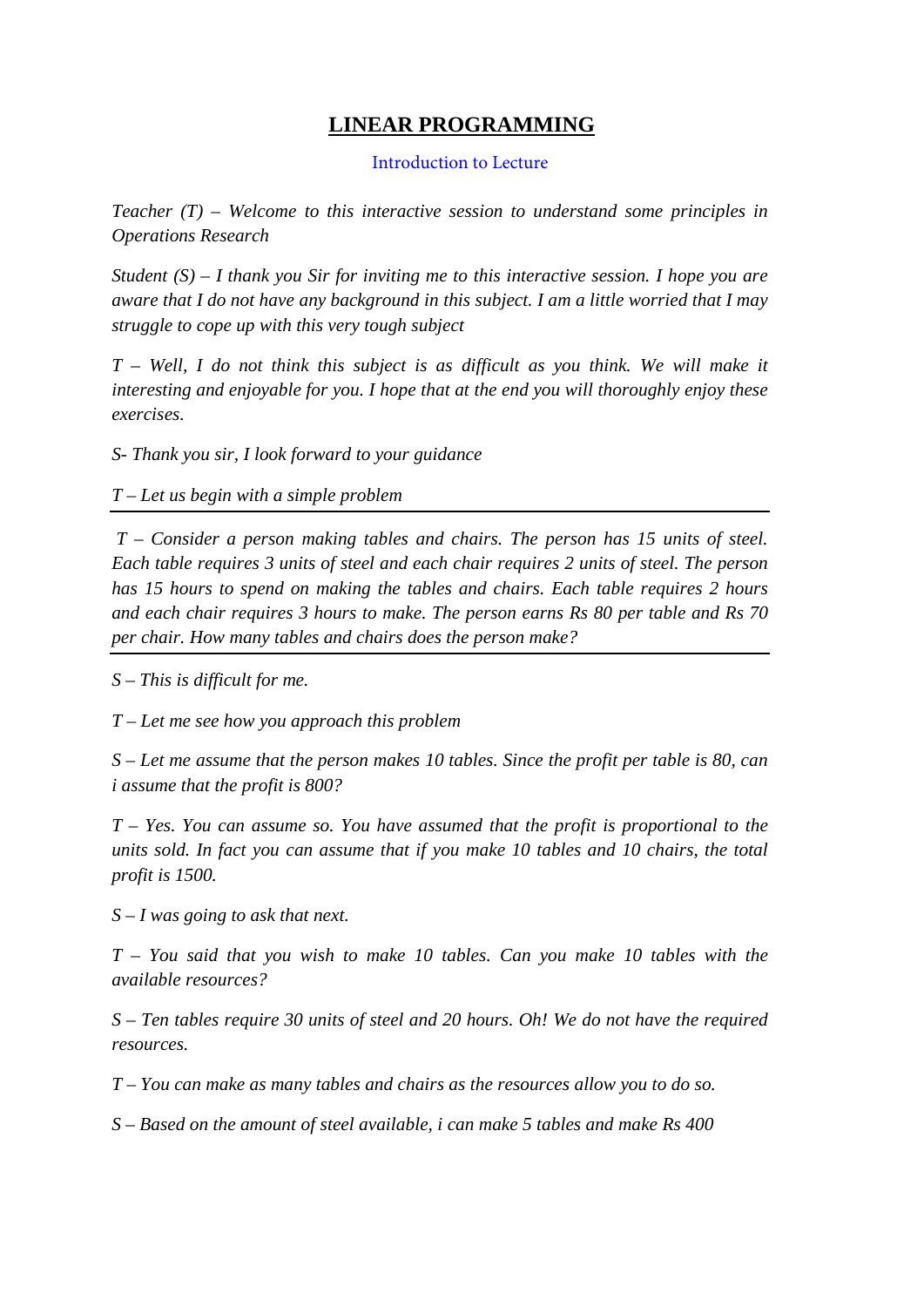*T – It is true that you can make 5 tables using the 15 units of steel. Should you not check whether you have the time to make 5 tables?*

*S – Oh yes. I forgot. Five tables require 10 hours and luckily i have 15 hours. I can therefore make 5 tables and get a revenue of Rs 400. I understand that I can only make as many tables or chairs as the resources permit and that i should have all the resources to make a certain number of tables or chairs.*

*T – Do you want to decide on the number of tables based on the amount of time available?*

*S – I have 15 hours and each table requires 2 hours. I can therefore make 7.5 tables and get revenue of Rs 1200. How can I make 7.5 tables?*

*T – At present you can resolve this issue by considering 7 tables.*

*S – Seven tables require 21 units of material but i have only 15. Therefore i can make a maximum of 5 tables, which i have already found out. I will therefore conclude that i can make 5 tables and earn revenue of Rs 400.*

*T – In the answer that you provided, you did not make any chair. Don't you want to consider making chairs?*

*S – Yes. Let me look at the problem considering the chairs. With 15 units of material, I can make 7.5 chairs. I assume that I can definitely make 7. The time required is 21 which is more than what i have. Based on the time available, I can make 5 chairs and I have 10 units of material needed. In fact I have 15. Therefore I can make 5 chairs. This is also a good solution.*

*T – Should you not see how much money you make?*

*S – Yes. I would make Rs 350. Is this a good solution?*

*T – Now we have two solutions that you have given. Both make 5 units of a product – different products. The revenues are 400 and 350. You should choose the solution that gives you higher revenue.*

*S – My purpose or objective is to have high revenue.*

*T – Your objective is to maximize the revenue.*

*S – I will choose the solution that gives higher revenue. Therefore i would propose a solution to make 5 tables and get revenue of Rs 400.*

*T – This solution looks good. Don't you want to consider solutions where you make tables and chairs? Can you get higher revenue through such solutions?*

*S – I will be happy if the revenue increases*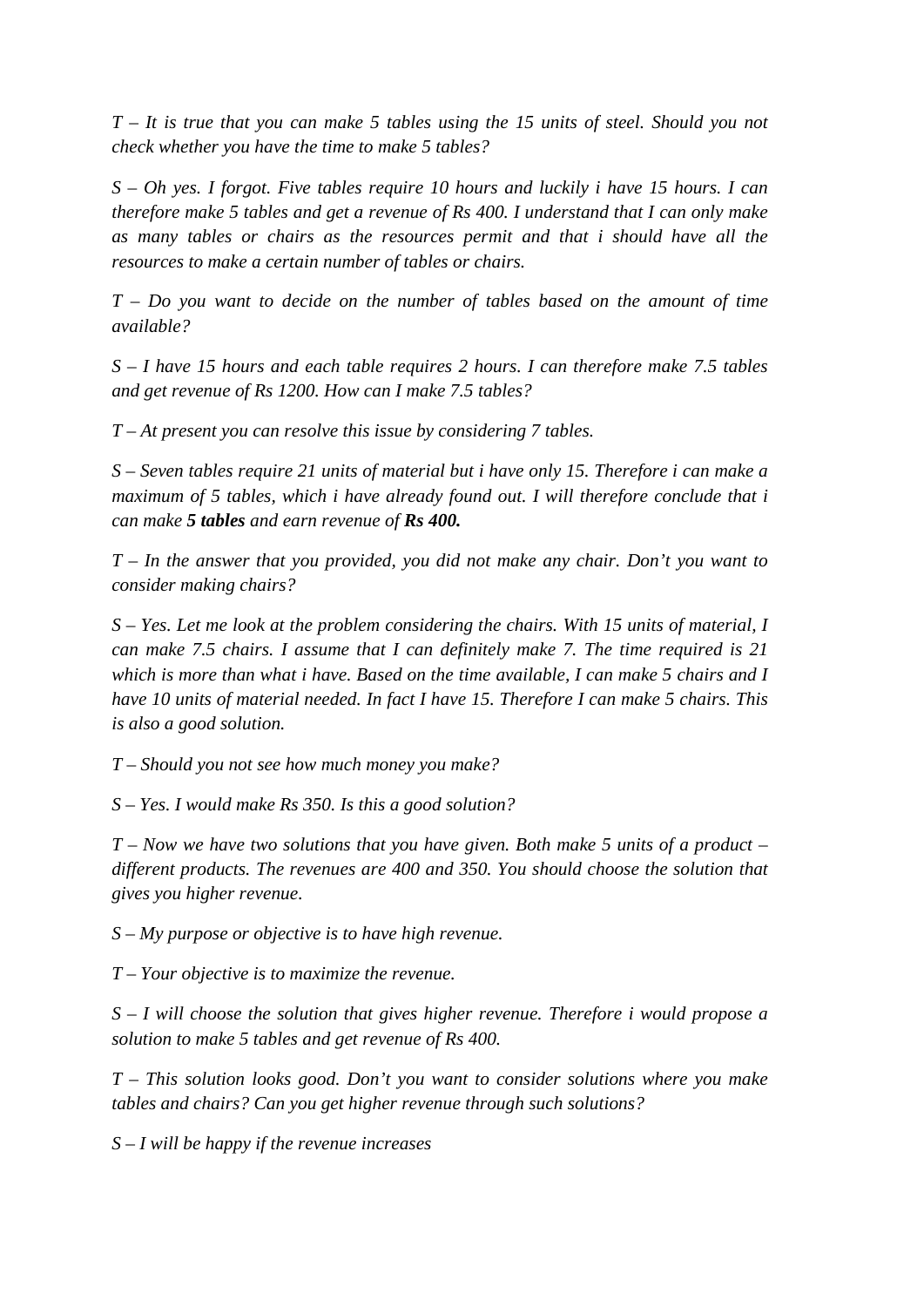*T - You want to increase the revenue. You get Rs 400 by making 5 tables. You consider making 4 tables. In this process you will make some more resources available. Try making as many chairs as you can by using these resources. You may get more revenue.*

*S – Ok. Let me make 4 tables. This gives me revenue of Rs 320. I use 12 units of material and 8 units of time. I have 3 units of material and 7 units of time. With 3 units of material, I can make 1.5 chairs and with 7 units of time I can make 7/3 = 2.33 chairs. I can make 1.5 chairs. I have to reduce it to 1 chair since I cannot make fractional number of chairs. I get additional revenue of Rs 70 which gives me Rs 390. The revenue does not increase.*

*T – You were correct when you finalized that you could make 1.5 chairs with the available resources after making 4 tables. Later you reduced it to one chair and hence your additional revenue was 70. If you had chosen the solution to make 1.5 chairs, your additional revenue would have been 105 and the total revenue would be 425, which is higher.*

*S – But commonsense tells me that I cannot make 1.5 chairs. The number of tables and chairs that i make should be integers and cannot be fractions.* 

*T - I agree with you. At present I am going to ask you to assume that you can make fractional number of tables and chairs. We will discuss the correctness of this assumption later.*

*S – I am reluctant to make this assumption because it is incorrect. I accept your view and let us proceed with a solution of 4 tables and 1.5 chairs with revenue of Rs 425.*

*T – Now that the revenue has increased, do you want to reduce the number of tables further?*

*S – If I make three tables, I have 6 units of material and 9 units of time available to make chairs. I can make 3 chairs. Now my revenue is Rs 450. I also have a solution without fractions. I think this should be the best solution.*

*T – You should observe that if you had concluded earlier that the revenue was not increasing because you could make only 1 chair when you made 4 tables, you would not have reached this solution.*

*S – I agree with you. I could get to this solution only if i make an assumption that fractional numbers are possible. Else i would not have arrived at this solution.* 

*T – Can you increase the revenue further if you consider making 2 tables?*

*S – I can try that option. If i make only 2 tables, i have 9 units of material and 11 units of time. Using these I can make 3.66 chairs. My revenue is 160 + 256.66 = 416.66. The revenue reduces. Should I now consider making 1 table?*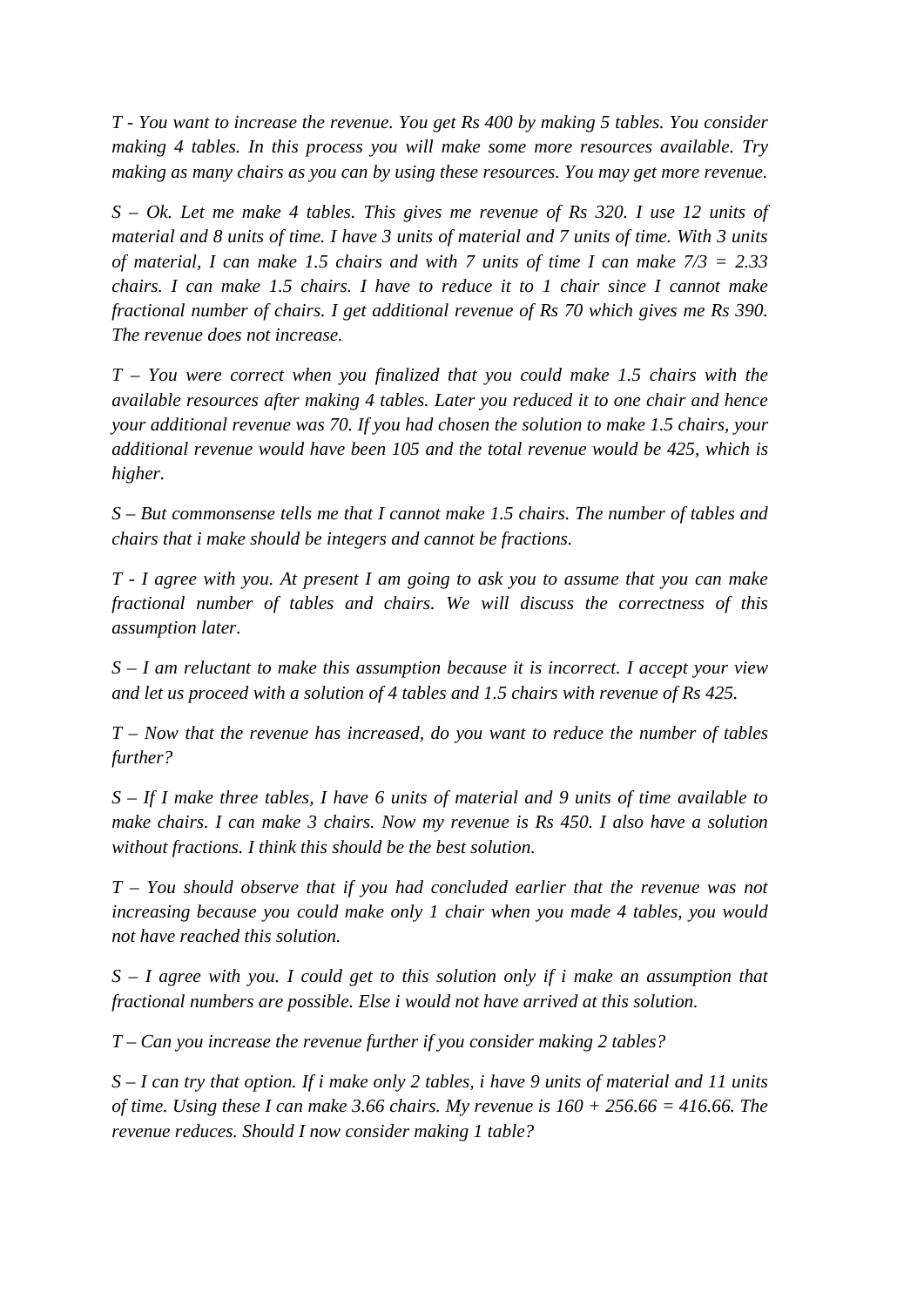*T – You need not look at that case. Once it reduces, it cannot increase further. In fact after considering 1 table, you would have considered zero tables. You could make 5 chairs and the revenue would be 350.* 

*S – OK. Now, can I assume that the best possible revenue is 450 when I make 3 tables and 3 chairs?*

*T – You have got the best solution. Let us see if we use all the resources or if some have not been used.*

*S – When i make 3 tables and 3 chairs I have used all the 15 units of material and 15 units of time. When i make only 5 tables (and no chairs), I use 15 units of material and 10 units of time. I don't use all the time. When i make 5 chairs and no tables, i use only 10 units of material but 15 units of time. Some material is unused.*

*T – Yes. Do you want to generalize that you get the highest revenue if you make products and use all the resources fully?*

*S – Why not? It only looks fairly obvious. In fact, I need not have started with 5 tables and gradually increased the chairs by reducing the number of tables. I could have*  solved  $3X + 5Y = 15$  and  $5X + 3Y = 15$  and got the solution with  $X = 3$  and  $Y = 3$ . *have the highest revenue and I use all the resources.*

*T – You should have done similar problems in high school. That is how you could quickly relate to solving equations.*

*S – In fact I could have done this by graph also. I remember learning this in high school.*

*T – I have to say that what you concluded just now may not be correct always. For example, let us assume that the revenue per table is 120 and revenue per chair is 70. What happens to the total revenue?*

*S – Five tables give revenue of Rs 600; five chairs give revenue of Rs 350 while 3 tables and 3 chairs give revenue of 570.*

*T – Now you observe that the solution with 3 tables and 3 chairs and revenue of 570 is not the best. The best solution is to make 5 tables, earn revenue of 600 and not use all resources fully.*

*S – I agree. The extent of resource utilization depends on the solution that we consider and the best solution with the highest revenue also depends on the individual revenues.*

*T – Your approach of staring with 5 tables and reducing them progressively to get the best solution worked for this problem. Suppose we had a different problem where start with 50 tables or 50 chairs. Would you follow the same approach of reducing the tables by 1 and checking if you get higher revenue?*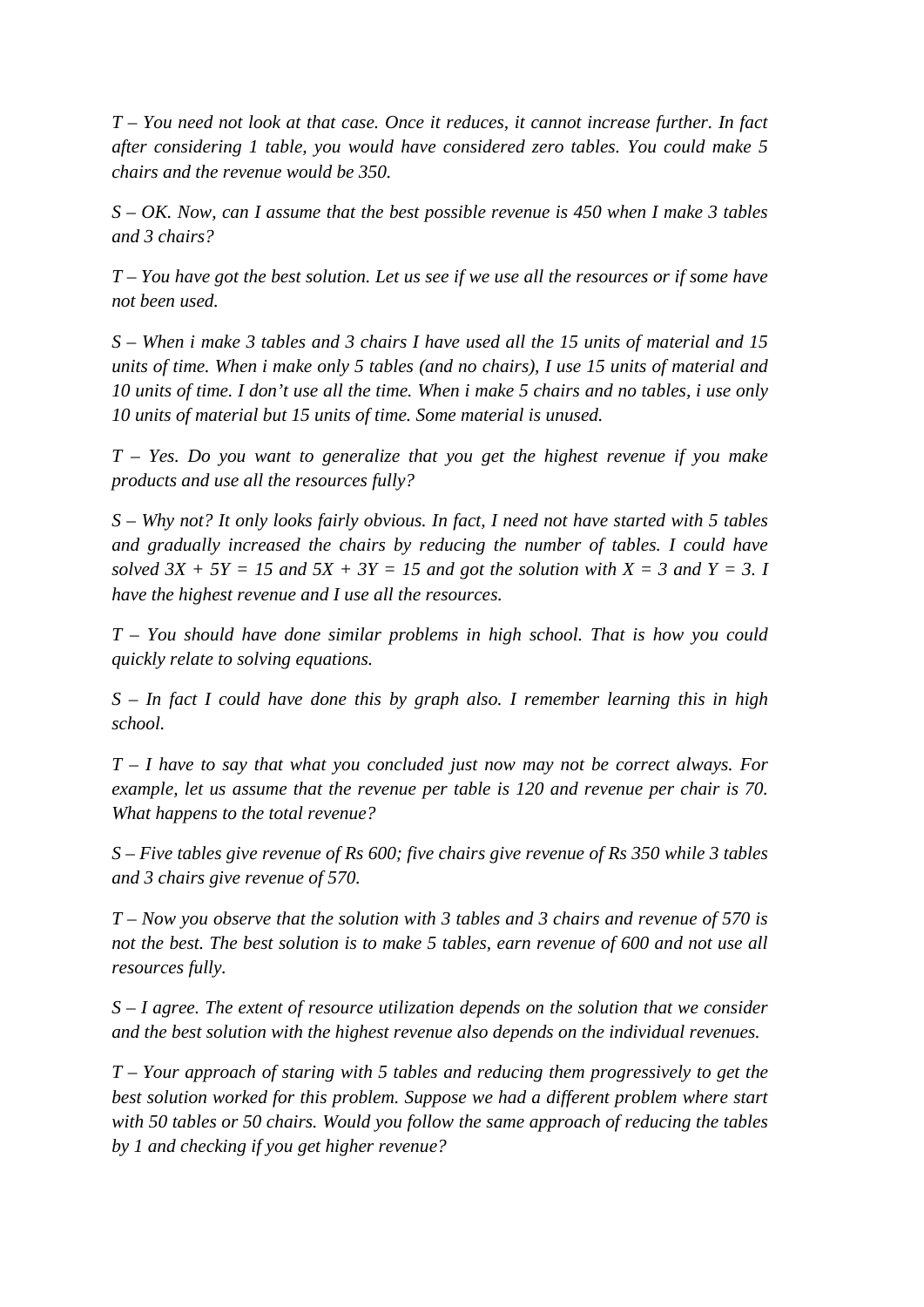*S – That would make it lengthy and time consuming. Would I still get the best solution with the highest revenue?*

*T – Yes. You will get the best solution but as you said, it will be lengthy and time consuming. The answer lies in something you said earlier. Can you recollect the graphical way of doing this?*

*S – Yes. We drew the graphs and we found out the intersection points and computed the revenue.*

*T – This method is called the graphical method and we will discuss this in detail in this chapter. Suppose you make 3 products instead of two, how will you approach it on a graph?*

*S – I can draw a graph only for two products. I can think of one product and find the highest revenue if I make one product. If I reduce the quantity, I can consider making either one of the remaining product. This gets complicated and I can end up considering too many solutions before I determine the best solution with the highest revenue.*

*T – The problem does get difficult and time consuming as the number of products or variables increases.* 

*S - How do we solve the problem in such cases?*

*T – We can solve it algebraically. We also have a special algorithm called the Simplex algorithm about which we will learn in the chapter.*

*S – One last question. You made me assume that we could make a fractional number of tables and chairs. How do you justify this?*

*T – It is practical that the number of tables and chairs actually made have to be integers. We cannot obviously make four and a half tables and more importantly cannot sell them. If I can earn Rs 80 for a table, I cannot earn Rs 40 for half a table in practice. However, the same proportionality assumption makes us assume that we can make and sell fractional quantities. If we define these numbers to integers we have to solve a different class of problems. We will learn about these in this chapter and in this book.*

*S – Thank you very much. This exercise was indeed interesting. I look forward to some more exercises of this kind.*

*T – Thank you very much for participating in this exercise. We will meet very soon for the next exercise.*

In this chapter we will discuss Linear Programming (LP) formulation and applications. We define a Linear Programming problem, state the assumptions, introduce notations and terminology and provide formulations for several simple and involved applications. We also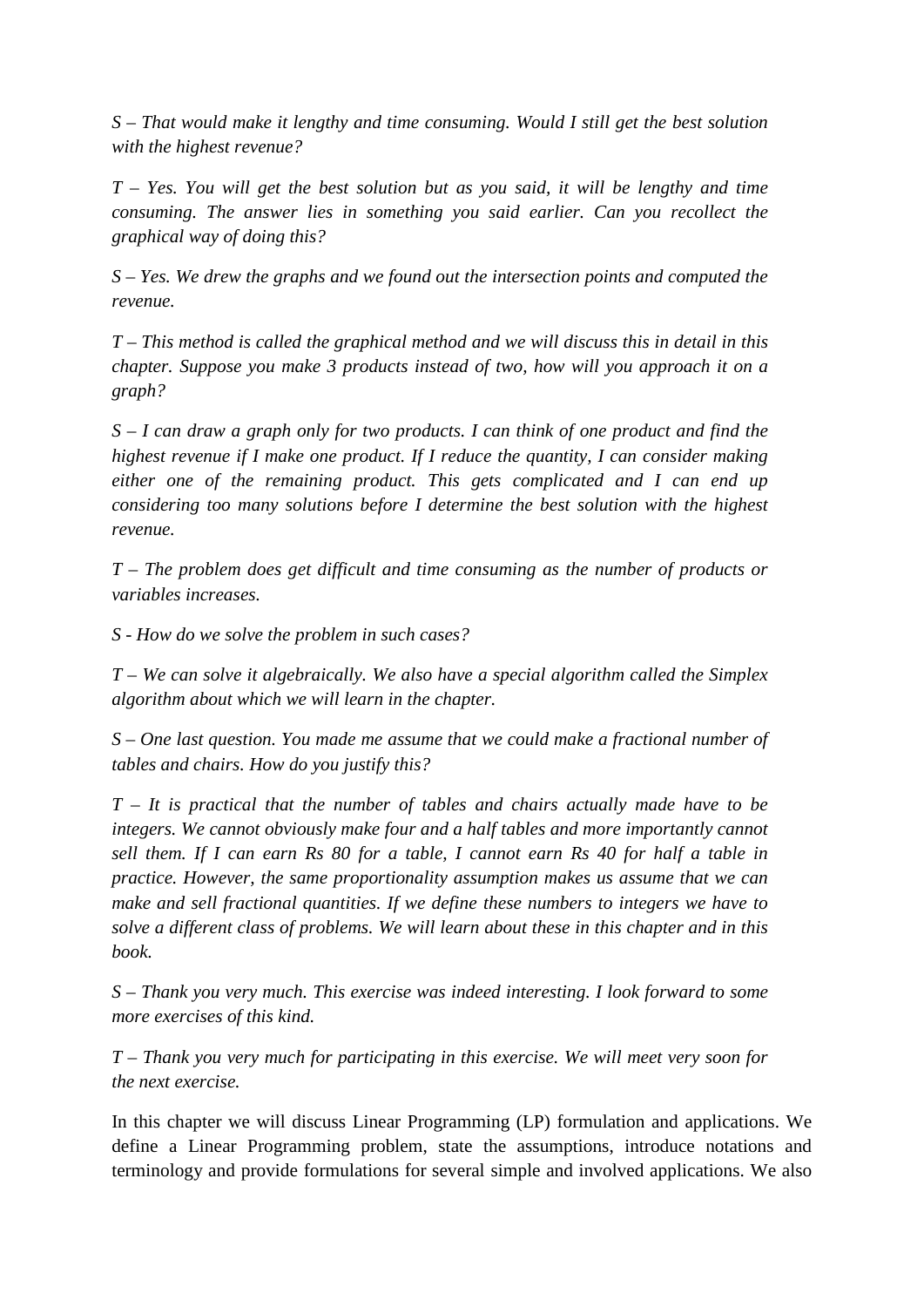learn to solve Linear Programming problems using the graphical method and the Microsoft excel solver. We concentrate more on typical formulations and understanding the solutions than on the details of the algorithms that solve the LP problems. These are explained through numerical illustrations. We also provide some insight into duality and explain concepts of dual through numerical illustrations and solutions using the excel solver.

Linear Programming is perhaps amongst the widely used techniques to solve managerial problems. It started with applications in defense and over the last sixty years has been applied extensively in manufacturing, management, public systems, defense, education, health, infrastructure, logistics and distribution, port handling, agriculture, and communication systems to name a few areas.

We begin our study on Linear Programming formulations through an example.

Illustration 1.1

"Fresh and tasty" bakers make cakes and pastries. On a Sunday morning they have to make 'plum cake" and "fruit pastries". They have 59 units of flour and they use 5 units of flour per cake and 4 units per pastry. They also have 46 units of time in the oven that day and each cake requires 4 units in the oven and each pastry requires 3 units of time in the oven. They sell each cake for Rs 32 and each pastry for Rs 25. How many cakes and pastries they should make to maximize their sale?

# **SOLUTION:**

We first create a mathematical model and then solve the model to find out the number of cakes and pastries the baker should make.

The baker has to decide the number of cakes and pastries to make. Let us define X as the number of cakes made and Y as the number of pastries made.

Since they sell a cake for Rs 32 and a pastry for Rs 25, their revenue (if they can sell all the cakes and pastries made) is Rs  $32X + 25Y$ . Since they wish to maximize the revenue, they want X and Y to

# **Maximize 32X + 25Y**

If they can sell all the cakes and pastries that they can make and if there are no conditions or restrictions, they will make infinite amount of cakes and pastries. There are limits on the availability of flour and time that will restrict the amount of cakes and pastries made.

Since each cake requires 5 units of flour and each pastry requires 4 units of flour, the total requirement of flour is  $5X + 4Y$ . The amount of flour available is 59 and therefore X and Y should be such that  $5X + 4Y$  do not exceed 59. This is written as

 $5X + 4Y \le 59$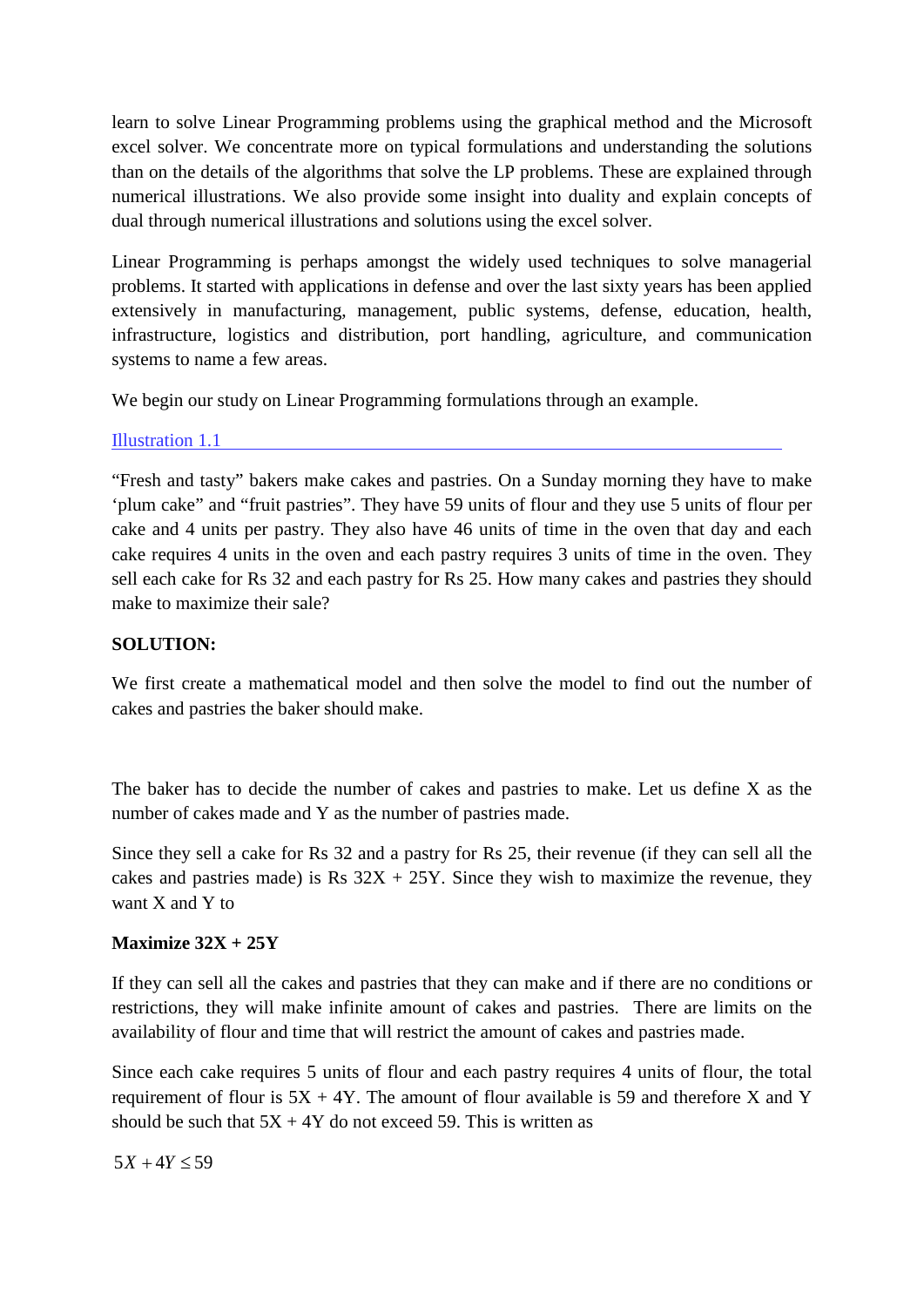Since each cake requires 4 units of time and each pastry requires 3units of time, the total requirement of time is  $4X + 3Y$ . The amount of time available is 46 and therefore X and Y should be such that  $4X + 3Y$  do not exceed 46. This is written as

 $4X + 3Y \le 46$ 

(The reader should note that the  $\leq$  inequality takes care that the requirement does not exceed the availability. We do not use a strict < there because this would prevent all the available resources from being used).

Finally we do not want to produce a negative number of cakes and pastries. The production quantities have to be non negative. This is written as

 $X, Y \geq 0$ 

(The reader should note that it is not absolutely necessary to produce both the products. The only condition is that the production quantities should not be negative and this condition is called the non negativity restriction).

The mathematical model is to determine X and Y to

**Maximize 32X + 25Y** Subject to  $5X + 4Y \le 59$  $4X + 3Y \le 46$  $X, Y \geq 0$ .

# **TERMINOLOGY**

In the above model we used variable names  $X$  and  $Y$  to denote the number of cakes and pastries made. These are the variables that represent the decisions in the problem. They are called **decision variables.**

The purpose of the model is to find out the values of the decision variables such that the function  $32X + 25Y$  is as large as possible. In other words, the objective is to find out X and Y that maximizes  $32X + 25Y$  (or makes it as large as possible). The function  $32X + 25Y$  is called the **objective function** because it represents the objective of the model which is to maximize it.

The conditions or limitations that restrict the values that the decision variables can take are called the **constraints**. We have two constraints that are  $5X + 4Y \le 59$  and  $4X + 3Y \le 46$ .

There is an additional condition that the decision variables should be non negative. These are called **non negativity restrictions** on the decision variables. These are the conditions  $X, Y \geq 0$ .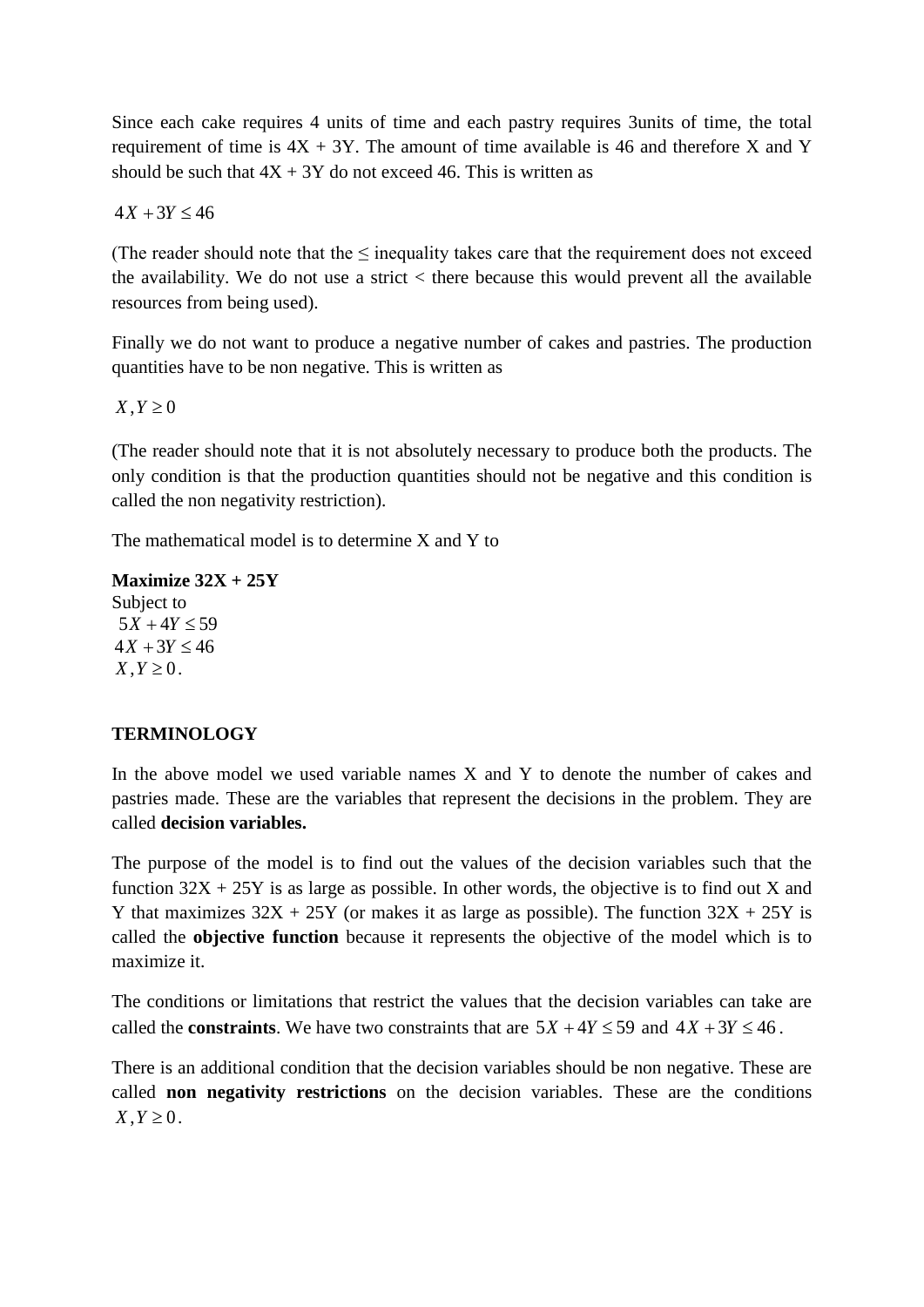## **LINEAR PROGRAMMING MODEL**

Our modelling process was carried out in the following steps:

- 1. Identify the decision variables.
- 2. Write the objective function (as a function of one or more decision variables). The objective either maximizes or minimizes the function.
- 3. Write the constraints (the left hand side is a function of one or more decision variables and the right hand side is usually a known constant). The sign of the inequality that relates the left hand side (LHS) and the right hand side (RHS) is usually a  $\leq$ ,  $\geq$  or  $=$ .
- 4. Write the non negativity restrictions on the decision variables.

We followed steps 1 to 4 in our formulation. We also observe that we have modelled the objective function as a linear function of the decision variables. Both the constraints are linear inequalities. Our model is a **Linear Programming (LP) model** because both the objective function and the constraints are linear functions of the decision variables.

# **ASSUMPTIONS IN LINEAR PROGRAMMING (LP)**

- 1. Additivity the total revenue is the sum of the revenues generated by the sale of cakes and pastries.
- 2. Proportionality (or multiplicity): If each cake fetches revenue of Rs 32, X cakes fetch a revenue of 32X.
- 3. Divisibility– If each cake fetches revenue of Rs 32, making half a cake is allowed and it fetches revenue of 16.
- 4. Deterministic All the values and coefficients are known in advance with certainty.

# **USUAL NOTATION**

Since we had two decision variables, we can use X and Y to represent them. If we have a large bakery that makes 40 products (say), we would be at a loss to define notation for these. It is therefore customary to use  $X_1$  to  $X_n$  if we have n products. We therefore use  $X_1$  and  $X_2$ to represent the decision variables in our case. Sometimes  $X_{ij}$  and  $X_{ijk}$  are used to represent the decision variables depending on the situation.

Our final LP model for the baker's problem is

**Maximize**  $32X_1 + 25X_2$ Subject to  $5X_1 + 4X_2 \leq 59$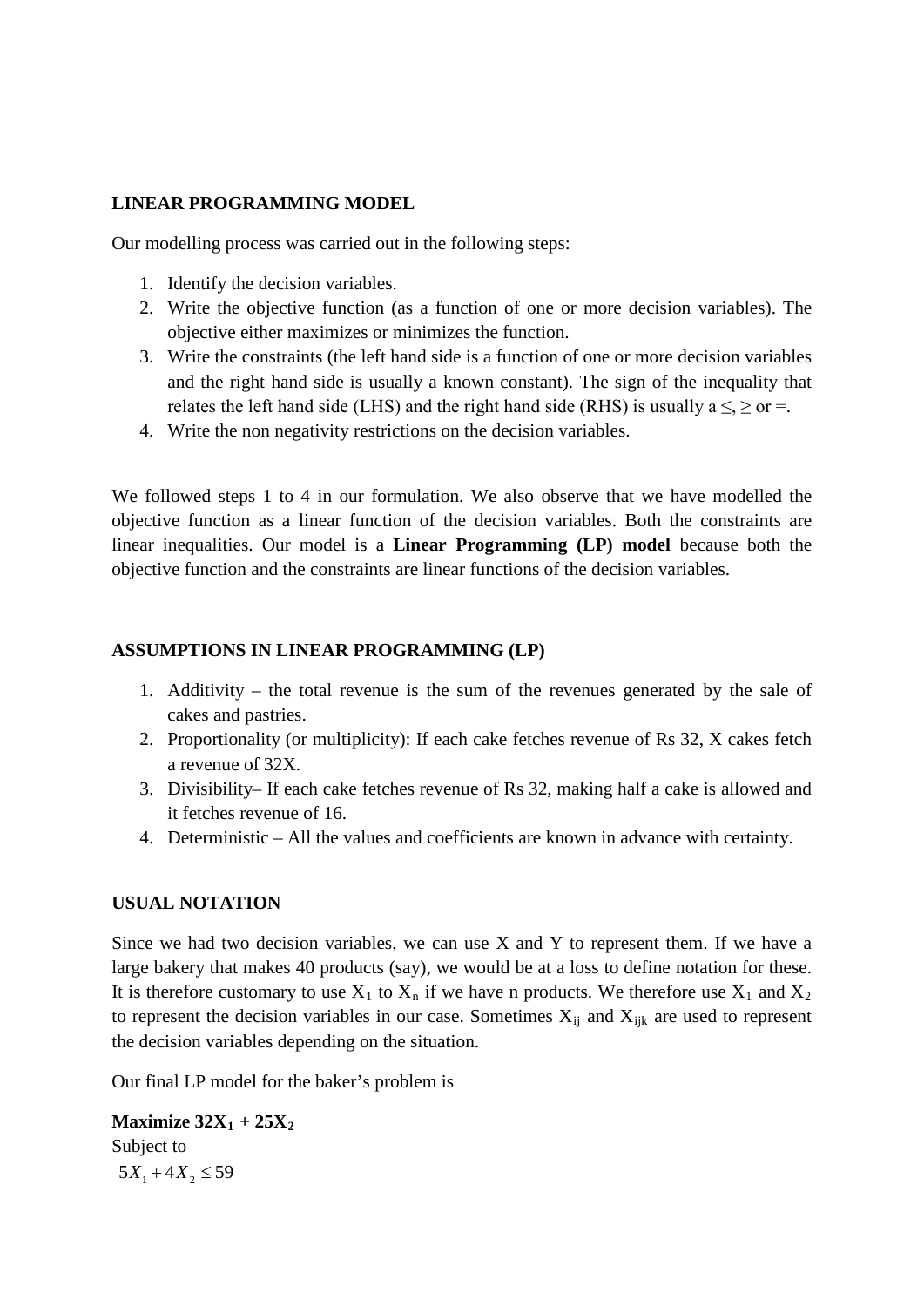$4X_1 + 3X_2 \le 46$  $X_1, X_2 \geq 0$ .

#### Illustration 1.2

Sweet and softy Bakers make two products biscuits (in packets) and cakes. Their demand for biscuit packets and cakes are 20 and 5 respectively. They have 40 hours of regular time and it takes 2 hours to make a biscuit packet and 3 hours to make a cake. They wish to meet the demand and since the regular time available is not enough to meet the demand, they decide to employ overtime. To meet worker requirements they have to employ exactly 25 hours of overtime. The cost of making a biscuit packet by regular time and overtime it costs Rs 8 and 10 respectively. It also costs Rs 6 and 7 respectively to make a cake by regular time and overtime. How many units of biscuit packets and cakes do they produce by the two modes to minimize total cost of production? They also wish to talk to the workers to provide at least 10 hours of overtime.

We have to decide the quantities of biscuit packets and cakes to be made using regular time and over time respectively. The objective is to minimize the cost of production.

Let  $X_1$  and  $X_2$  represent the number of biscuit (packets) made using RT and OT respectively

Let  $Y_1$  and  $Y_2$  represent the number of cakes made using RT and OT respectively.

Since it costs Rs 8 and 10 to make a biscuit packet by regular time and overtime and it costs Rs 6 and 7 respectively to make a cake by regular time and overtime, the objective function is to

Minimize  $8X_1 + 10X_2 + 6Y_1 + 7Y_2$ 

The demand for biscuits has to met. Since  $X_1$  packets are made using RT and  $X_2$  by OT, total production is  $X_1 + X_2$ . This cannot be less than the demand of 20. The constraint is

 $X_1 + X_2 \ge 20$ 

Similarly the constraint for cakes is

 $Y_1 + Y_2 \ge 5$ 

 $X_1$  biscuits and  $Y_1$  cakes are to be made using RT. It takes 2 hours to make a biscuit packet and takes 3 hours to make a cake by RT. The constraint is

 $2X_1 + 3Y_1 \leq 40$ 

It takes 2 hours to make a biscuit packet and takes 3 hours to make a cake by OT. Exactly 25 hours of OT has to be used. The constraint is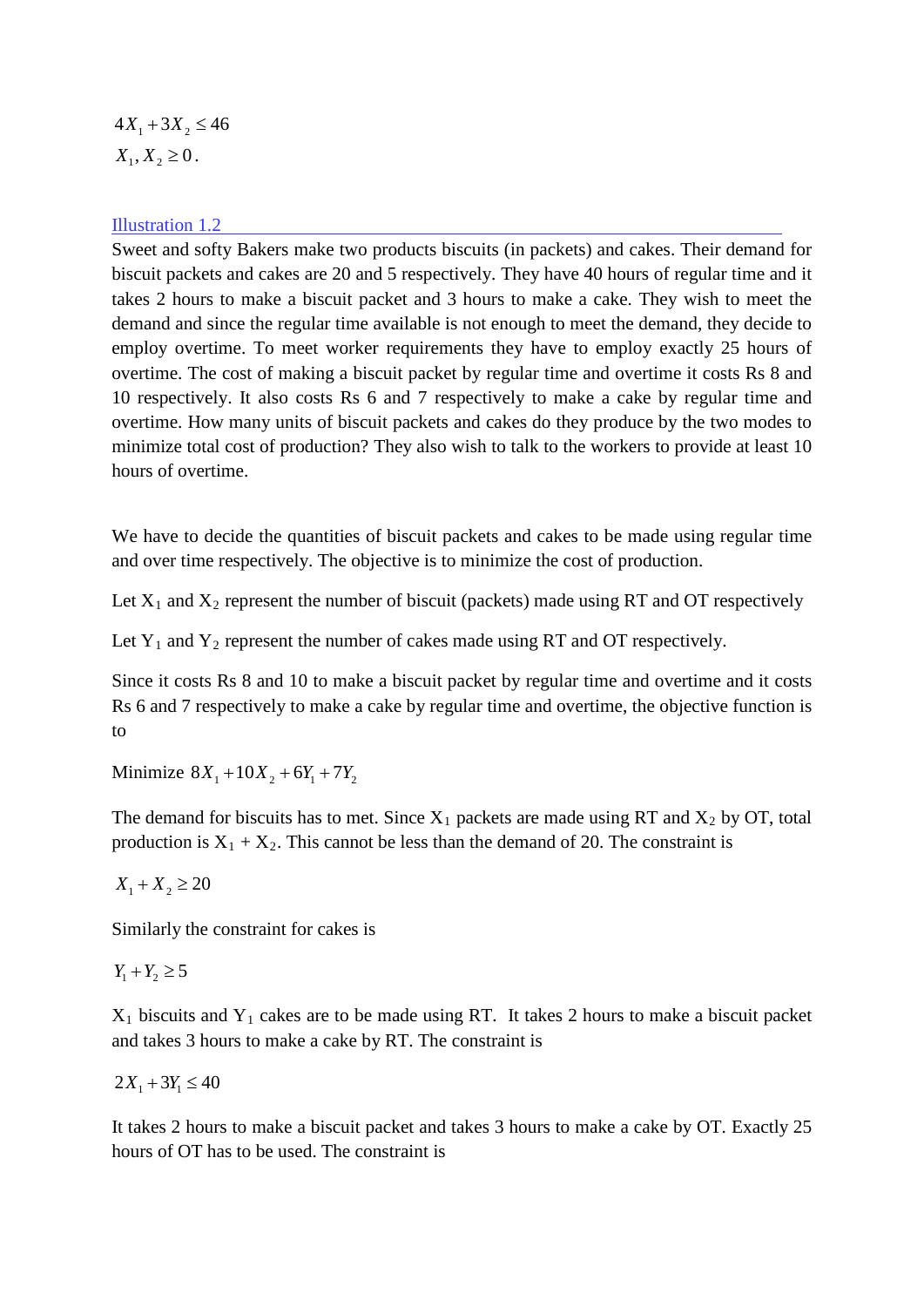$$
2X_2 + 3Y_2 = 25
$$

The non-negativity restrictions are given by

 $X_1, X_2, Y_1, Y_2 \geq 0$ 

The final formulation is

Minimize  $8X_1 + 10X_2 + 6Y_1 + 7Y_2$ Subject to  $X_1 + X_2 \ge 20$  $Y_1 + Y_2 \ge 5$  $2X_1 + 3Y_1 \leq 40$  $2X_2 + 3Y_2 = 25$  $X_1, X_2, Y_1, Y_2 \ge 0$ 

If the negotiations with the workers take place, the constraint  $2X_2 + 3Y_2 = 25$  is replaced by the constraint  $2X_2 + 3Y_2 \ge 10$ 

In the above formulation we have seen a minimization objective. We have also come across constraints that are equations and/or inequalities of the  $\geq$  and  $\leq$  type.

In LP problems, the objective is to maximize or minimize a linear function of the decision variables. The constraints are linear are or of the  $\geq$ ,  $\leq$  and = type. The variables are all  $\geq$  0.

Sometimes we may formulate variables that cannot be definitely defined as  $>=0$ . For example, if we have a decision variable that represents the profit made and if profit is defined as the difference of two variables  $(X_1$  is the profit while  $X_2$  is the sale and  $X_3$  is the cost)  $X_2$  $- X_3$ , we may have positive or negative or zero profit. In such cases we define the variable as unrestricted. We consider the game theory example which has an unrestricted variable.

#### Illustration 1.3

Consider two manufacturers (A and B) who are competitors for the same market segment for the same product. Each wants to maximize their profit market share and adopts two strategies. The gain (or pay off) for A when A adopts strategy i and B adopts strategy j is given by  $a_{ii}$ . A 2 x 2 matrix of gains for A shown in Table 1.1

Table 1.1 – Payoff matrix

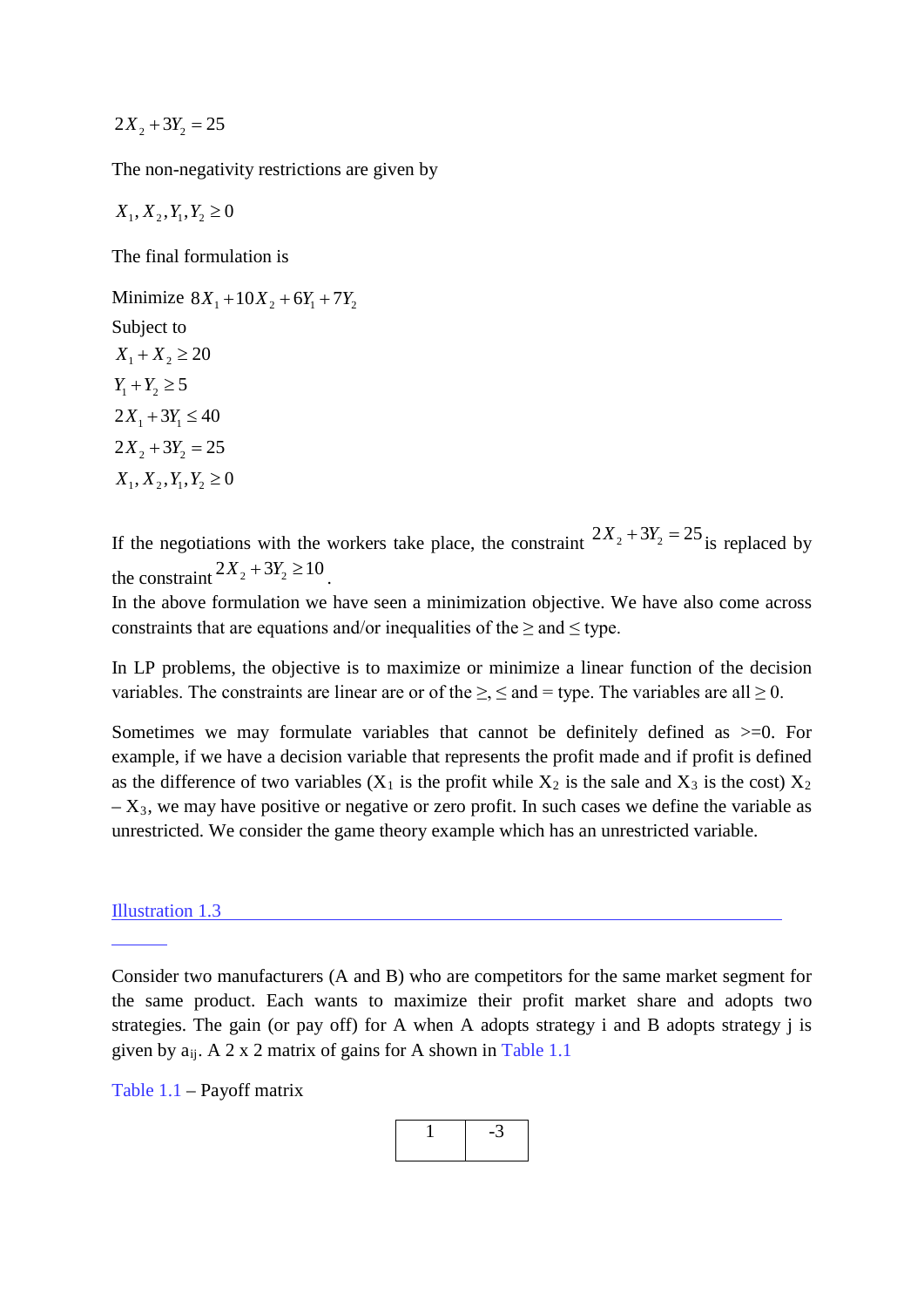During a given time period T, both A and B have to mix their strategies. If A plays only strategy 1, then B would play strategy 1 to gain, which A would not want. Each therefore wants to mix their strategies so that they gain maximum (or the other loses maximum).

Let us consider A's problem of trying to maximize his return. Let us assume that A plays strategy 1  $x_1$  proportion of times and plays strategy 2  $x_2$  proportion of times. We have

 $x_1 + x_2 = 1$ 

If B consistently plays strategy 1, then A's expected gain is  $x_1 - x_2$ . If B consistently plays strategy 2, A's expected gain is  $-3x_1 + 2x_2$ .

Player A also knows that B will not consistently play a single strategy but would play his (her) strategies in such a way that A gains minimum. So A would like to play his (her) strategies in proportions  $x_1$  and  $x_2$  to maximize this minimum return that B would allow.

A's strategy is called **Maximin** strategy and would maximize the minimum of  $x_1 - x_2$  and –  $3x_1 + 2x_2$ .

Let us define u as the minimum of  $x_1 - x_2$  and  $-3x_1 + 2x_2$ 

A's problem is to

Maximize u Subject to  $u \leq x_1 - x_2$  $u \le -3x_1 + 2x_2$  $x_1 + x_2 = 1$  $x_1, x_2 \geq 0$ , u unrestricted in sign.

(This is because A can end up making an expected loss. Therefore u can be positive, zero or negative in sign).

Can you formulate a problem for minimizing the maximum loss for B if B plays the two strategies  $y_1$  and  $y_2$  proportion of times?

## **SOLUTION – GRAPHICAL METHOD**

Let us try to solve the baker's LP problem given below:

**Maximize**  $32X_1 + 25X_2$ Subject to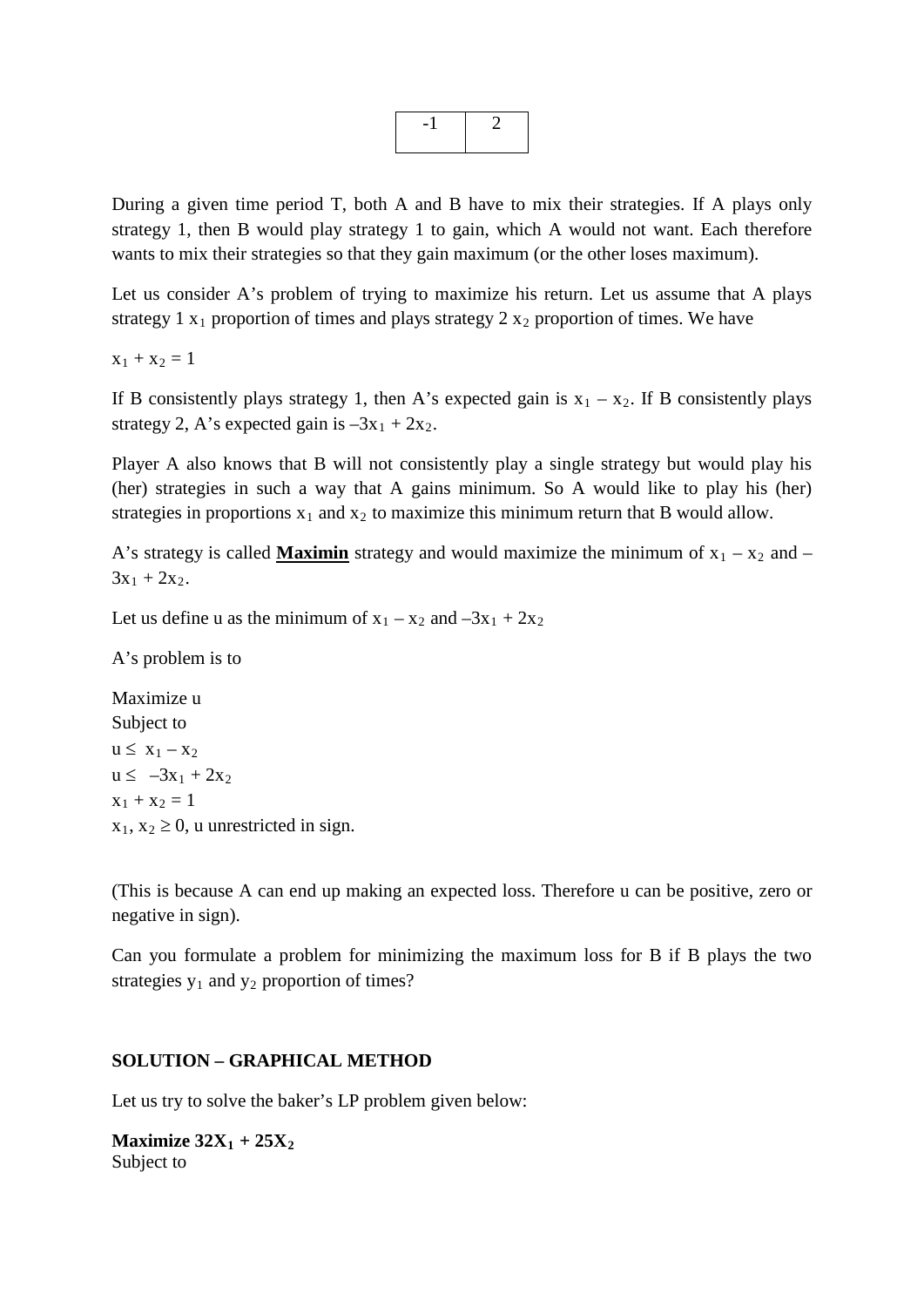

Figure 1.1 – Graphical solution for Illustration 1.1

Since there are only two variables, we can use the graphical approach to solve the problem. We plot the two inequalities on a graph sheet. Figure 1.1 shows the graphs for  $5X_1 + 4X_2 \le 59$  and for  $4X_1 + 3X_2 \le 46$ . Since we have used only the first quadrant we ensure that  $X_1, X_2 \ge 0$ .

The shaded region shows the set of points that satisfy both the inequalities. The shaded portion represents the **feasible region** where every point in the feasible region satisfies all the constraints including the non-negativity restrictions). A point (or solution) is a **feasible solution** if it satisfies all the constraints. Examples of feasible solutions are (0, 0), (8, 4), (11, 0), (0, 14.75) etc.

(An important issue arises here. We have defined  $X_2$  as the number of pastries to be made. Can  $X_2$  take a value 14.75? Can we make a fractional number of pastries? Should  $X_2$  be an integer?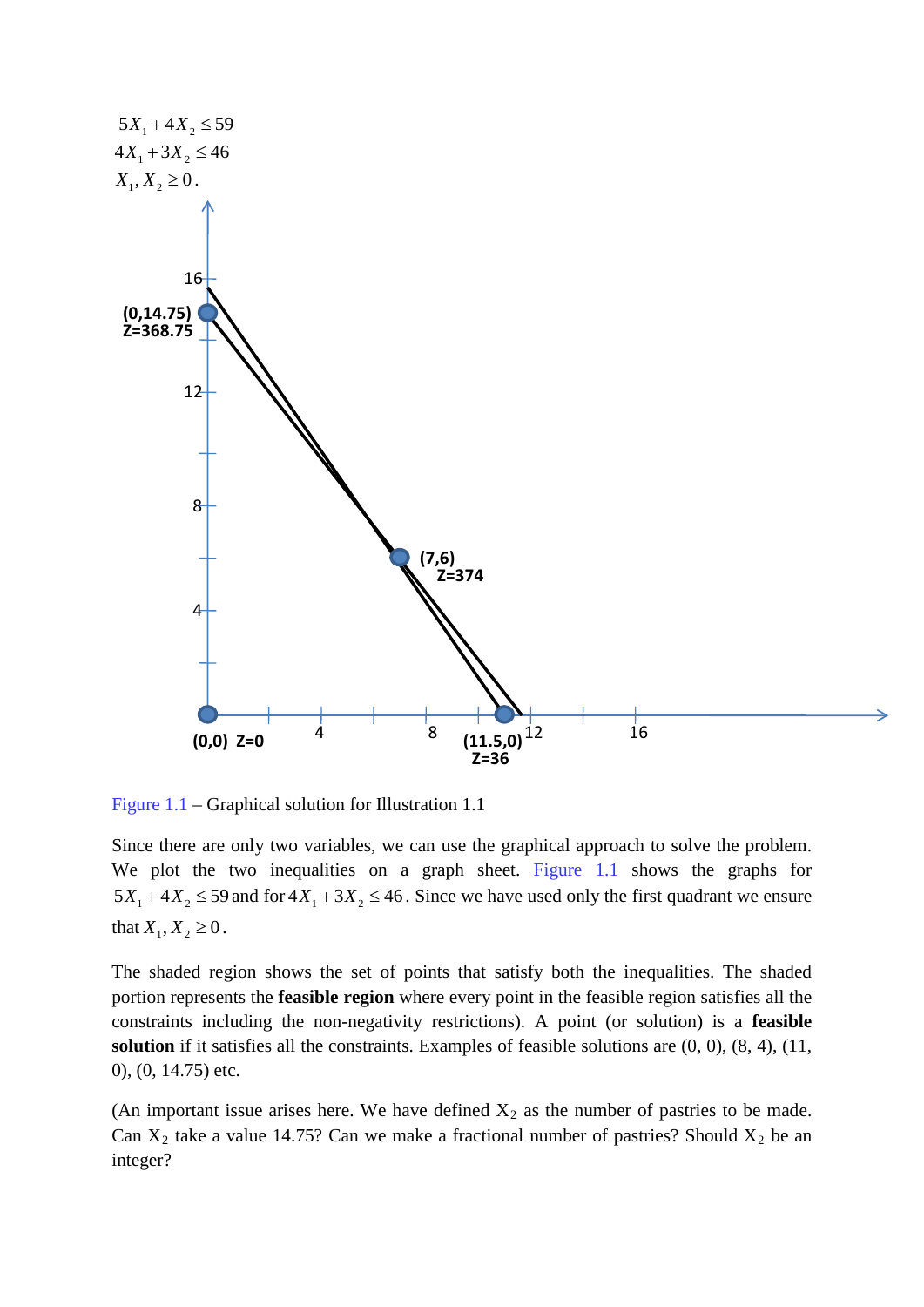At present we have assumed  $X_1$  and  $X_2$  to be continuous variables and we have not placed an explicit integer restriction on  $X_1$  and  $X_2$ . We therefore do not restrict them to be integers. Restricting them to be integers leads us to a different class of problems called Integer programming problems and we will learn about them later.

As far as LP is concerned, we assume that all variables are continuous and can take fractional values. We worry about the implementation aspects after we solve the LP).

Since every feasible solution satisfies all the constraints (including the non negativity) we can implement all of the solutions (From now on, if we say that a solution satisfies all the constraints, we include the non negativity restrictions as well). We obviously want the final solution to be implementable and therefore it has to be feasible. It is the feasible solution that has the highest value of  $32X_1 + 25X_2$  (the objective function).

Let us evaluate the objective function value for the feasible solutions. Let Z denote the value of the objective function for the feasible solutions. Table 1.2 shows the values.

| No. | Solution   | Objective |
|-----|------------|-----------|
|     |            | function  |
|     | (0, 0)     |           |
|     | (8, 4)     | 356       |
|     | (11, 0)    | 352       |
|     | (0, 14.75) | 368.75    |

Table 1.2 – Feasible solutions

Among the four solutions we would choose (0, 14.75) because it has the highest value of the objective function. We also wish to find out if we can have a solution with higher value of the objective function.

Let us consider the solution (0, 15). This has an objective function value of 375 but violates the constraint  $5X_1 + 4X_2 \le 59$ . We do not consider this solution because it is infeasible and violates a constraint.

Let us consider the solution (16, -6). This satisfies both the constraints  $5X_1 + 4X_2 \le 59$  and  $4X_1 + 3X_2 \le 46$ . It has an objective function value of 362. It is not considered because it violates the non negativity restriction.

*We therefore know that the best solution is a feasible solution with the best possible (highest) value of the objective function.*

Let us consider the solution (8, 4). This solution is feasible because it is inside the feasible region. The objective function value is 356. We can fix  $X_1 = 8$  and increase  $X_2$  by moving to the right of this point till we reach the point (8, 4.666) to get an objective function value of 372.67. We can fix  $X_2 = 4$  and increase  $X_1$  by moving above this point till we reach the point (8.5, 4) to get an objective function value of 372.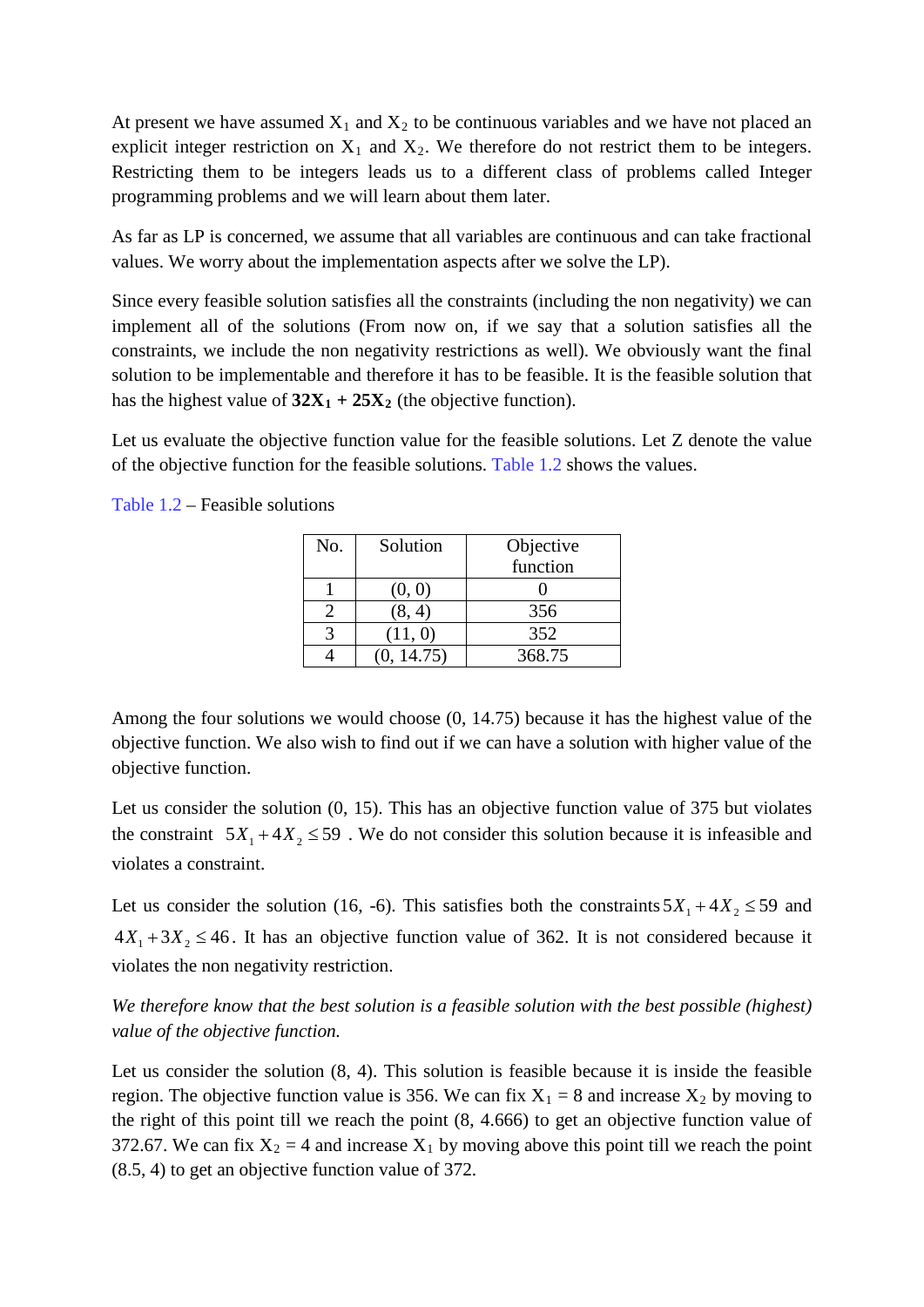*We could generalize and say that for every point inside the feasible region, it is possible to move to the right (left) or move above (below) depending on the nature of the objective function (maximize or minimize) or the sign of the coefficients (positive or negative) and obtain a point on the boundary of the feasible region with a better value of the objective function.*

*We can also generalize that the best solution is a point that lies on the boundary of the feasible region.*

Let us consider the point  $(8, 4.666)$  with an objective function value of 372.67. This point lies on the line  $4X_1 + 3X_2 = 46$ . The slope of this line is 0.75. The slope of the objective function line is  $25/32 = 0.78$ . Since the slope of the objective line is higher we can increase  $X_2$  to get points that satisfy  $4X_1 + 3X_2 = 46$  and  $5X_1 + 4X_2 \le 59$ . This can increase  $X_2$  to 6 and bring down X<sub>1</sub>to 7 to get the point (7,6) with an objective function value of 374. Here  $5X_1 + 3X_2$ becomes equal to 59. Increasing  $X_2$  further and retaining  $4X_1 + 3X_2 = 46$  would violate  $5X_1 + 4X_2 \le 59$ . The best solution is (7, 6) with  $\mathbb{Z} = 374$ .

*The best solution is called the* **optimal solution or optimum solution** *and is a corner point solution in the feasible region.* 

Therefore it is enough if we determine the corner points and compute the objective function at these points. Table 1.3 shows these computations.

| No. | Solution   | Objective |
|-----|------------|-----------|
|     |            | function  |
|     | (0, 0)     |           |
|     | (0, 14.75) | 368.75    |
|     | (11.5, 0)  | 368       |
|     |            | 374       |

Table 1.3 – Corner point solutions

The best among the corner point solutions is  $(7,6)$  with  $Z = 374$ . This is the optimum solution.

Another way to get to the optimal solution is to draw iso revenue lines. The objective function is  $32X_1 + 25X_2$ . Draw a line  $32X_1 + 25X_2 = 200$  and  $32X_1 + 25X_2 = 300$ . The second line shows that every point in the feasible region as well as in the line  $32X_1 + 25X_2 =$ 300 has an objective function value of 300. Since we want to get a feasible point that maximizes  $32X_1 + 25X_2$ , we draw revenue lines by increasing the value (draw lines parallel to  $32X_1 + 25X_2 = 300$ ) till it just touches the last point in the feasible region. This will be a corner point (if the slope of the objective function is different from the slopes of the constraints). In our example it is the corner point (7, 6) with  $Z^* = 374$ . (We use  $Z^*$  to denote the objective function value at the optimum).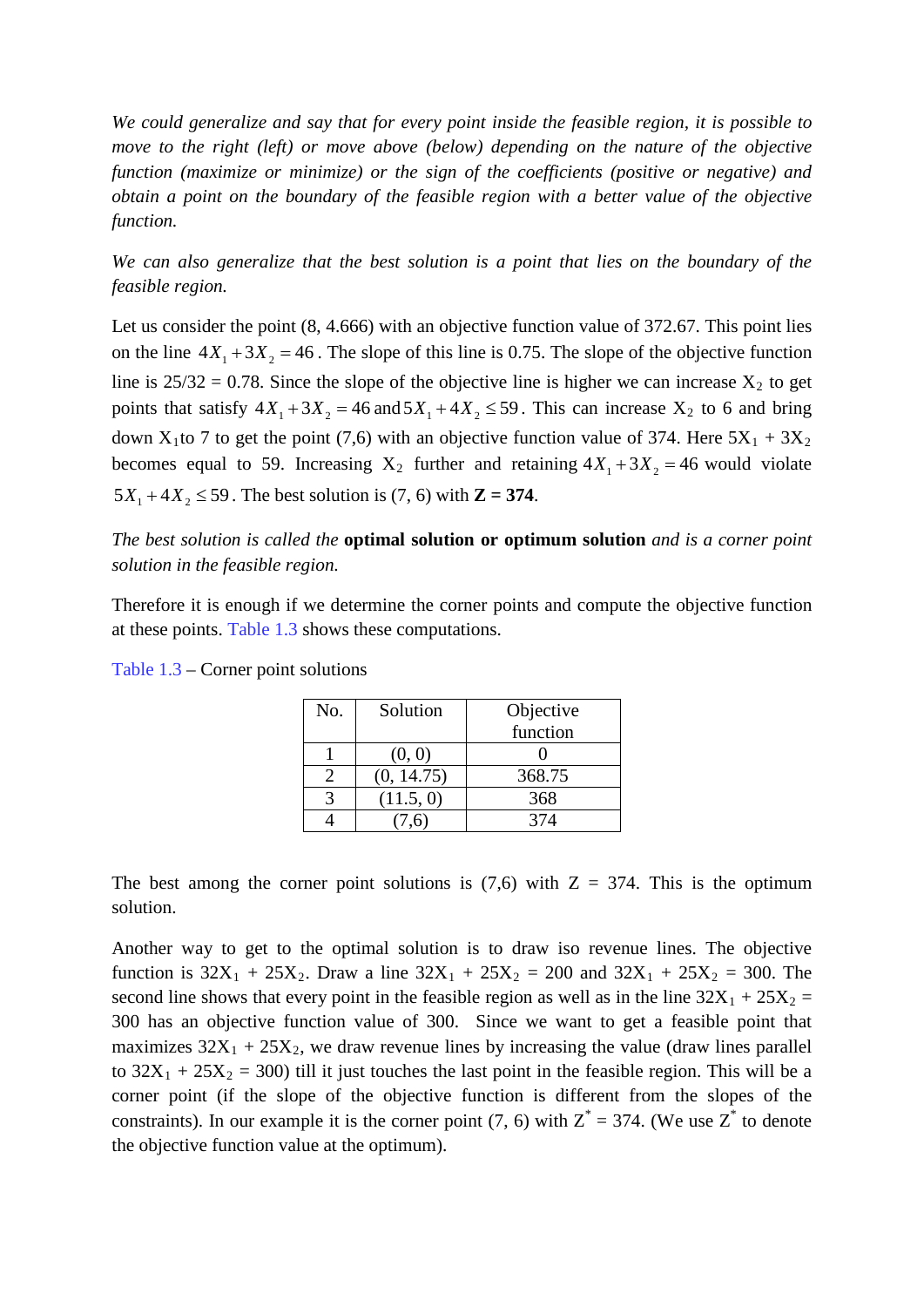### **STEPS IN THE GRAPHICAL METHOD**

- 1. Draw the constraints and obtain the feasible region.
- 2. Identify the corner points of the feasible region.

3. Evaluate the objective function at the corner points and identify the optimum solution. The reader should note that the graphical method works extremely well when we have two decision variables. When the number of decision variables increases, it becomes difficult to use the graphical method to get the optimum solution. We use the Simplex algorithm to solve LP problems with more than 2 variables. Several solvers are available and the most popular among them is the solver available as an add on to Microsoft excel.

### **SOLVING LP PROBLEMS USING EXCEL SOLVER**

In this chapter we explain the use of the excel solver to solve LP problems. We consider the same example that we used to illustrate the graphical method. The example is:

# **Maximize**  $32X_1 + 25X_2$

Subject to  $5X_1 + 4X_2 \leq 59$  $4X_1 + 3X_2 \le 46$  $X_1, X_2 \geq 0$ .

# **INSTALLING THE SOLVER INTO MICROSOFT EXCEL**

The following steps help us in installing the solver into Microsoft excel screen:

- 1. Go to the Windows icon, the top leftmost icon in MS Excel
- 2. Click on excel options
- 3. Go to add in (on the left side of the new screen)
- 4. Choose solver add in and click on the GO button
- 5. It will install the solver.
- 6. If you click on Data from the main excel page, you can see the solver icon on the right hand side.
- 7. Now you are ready to solve LPs using this solver.

# **SOLVING THE GIVEN LP**

Let us create an excel file with any name (say, example1.xlsx). Figure 1.4 shows the initial entries

Table 1.4 – Initial entries in input

|        | x1 | x2     |    |
|--------|----|--------|----|
|        |    |        |    |
| obj fn |    |        |    |
|        |    | $\leq$ | 59 |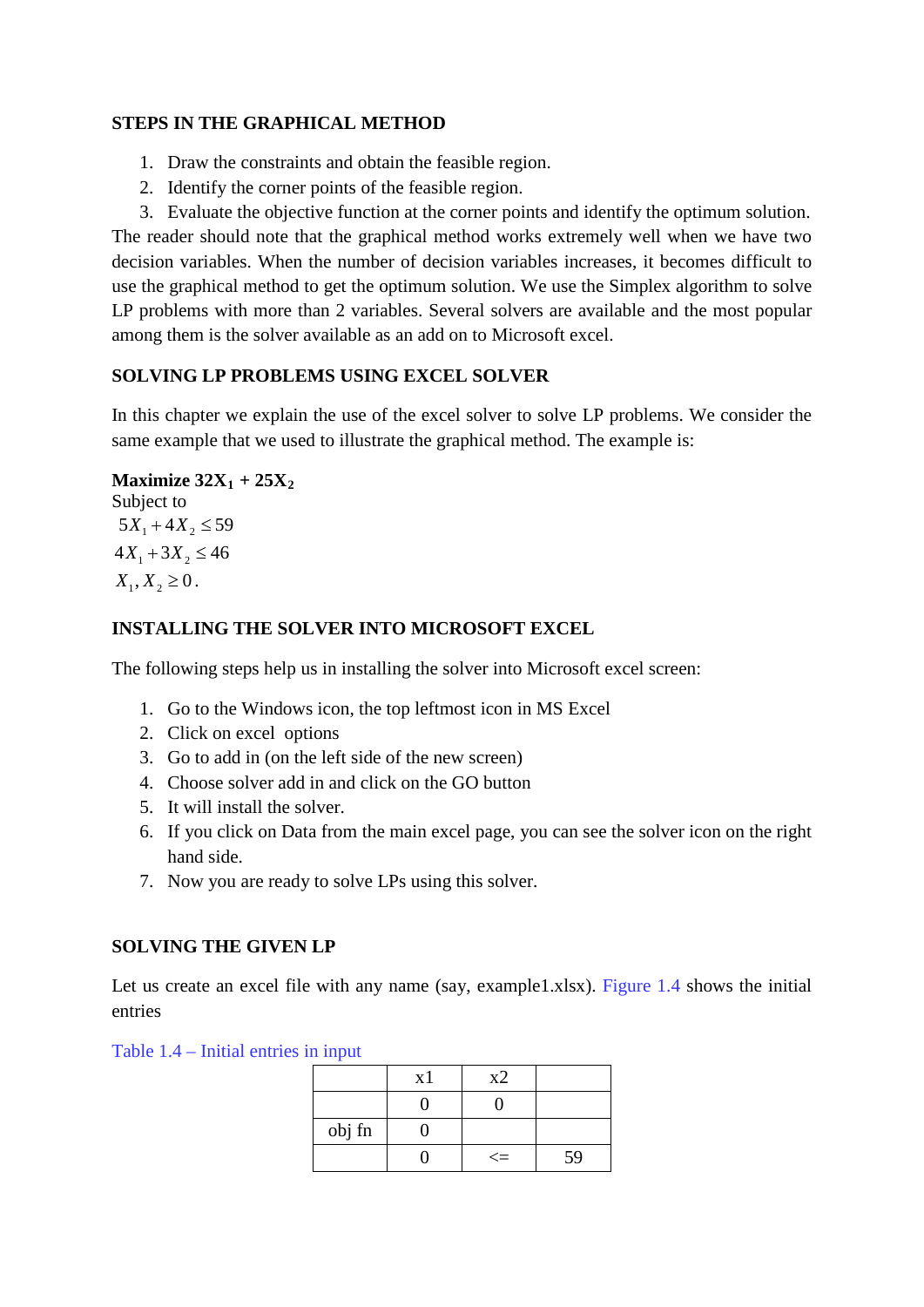|  | $\Leftarrow$ | 46 |
|--|--------------|----|
|  | $>=$         |    |
|  | $>=$         |    |

- 1. Enter the two variable names (say, X1 and X2) in positions B2 and B3. Let the initial values that we give to these be 0 and 0 (shown under B4 and C4).
- 2. We show the objective function value under any position (say, B6). In position B6 we write  $=32*B4+25*C4$  so that the value of the objective function is stored there. Now since B4 and C4 are zero, B6 value will be computed as 0. (We could type the values 32 and 25 in two positions, say C6 and D6 and write B6 as =C6\*B4+D6\*C4
- 3. We have two constraints and two non negativity restrictions.
- 4. We write the values 5 and 4 in two positions, say E2 and F2 and write the left hand side of the first constraint in B8 as  $= E2*BA+F2*C4$ . The value at B8 is zero since B4 and C4 are zero. We write the RHS value of 59 in D8.
- 5. We write the values 4 and 3in two positions, say E3and F3 and write the left hand side of the first constraint in B9 as  $=$  E3\*B4+F3\*C4. The value at B9 is zero since B4 and C4 are zero. We write the RHS value of 46 in D9.
- 6. We have two decision variables that have to take non negative values. We enter =B4 in B10 and enter  $=C4$  in B11. These represent the LHS values of the non negativity restriction. The RHS values of zero are entered in D10 and D11.
- 7. We are ready to enter the problem into the solver from the excel sheet.

#### **SOLVER ENTRIES AND SOLUTIONS**

- 1. Click on the SOLVER. A new window titled Solver Parameters will appear.
- 2. Click on the space for setting target cell and click B6. We have defined our objective function in B6.
- 3. Click on the button max because we want to maximize the objective function value (Else click on min if we are solving a minimization objective).
- 4. There is a message "by changing cells" and space to define these. This is the place where the decision variables have to be defined. Since the values of the decision variables are in B4 and C4, click on B4, use the shift and take it to C4. Now both B4 and C4 are marked. It will show \$B\$4:\$C\$4 indicating the values of B4 and C4 are the decision variables.
- 5. Now we have to enter the constraints. There is space under "subject to the constraints". Click on the add button to add constraints. Another window appears.
- 6. Under cell reference click on B8. It appears as \$B\$8 which represents the LHS of the first constraint. Click on the  $\leq$  and click on D8 under the constraint. It appears as \$D\$8. Click on add and the first constraint is entered.
- 7. Add the second constraint by making  $B9 \leq D9$ .
- 8. The two non-negativity constraints are added as  $B10 \ge D10$  and  $B11 \ge D11$ .
- 9. Now enter "Solve". We get the solution shown in Table 1.5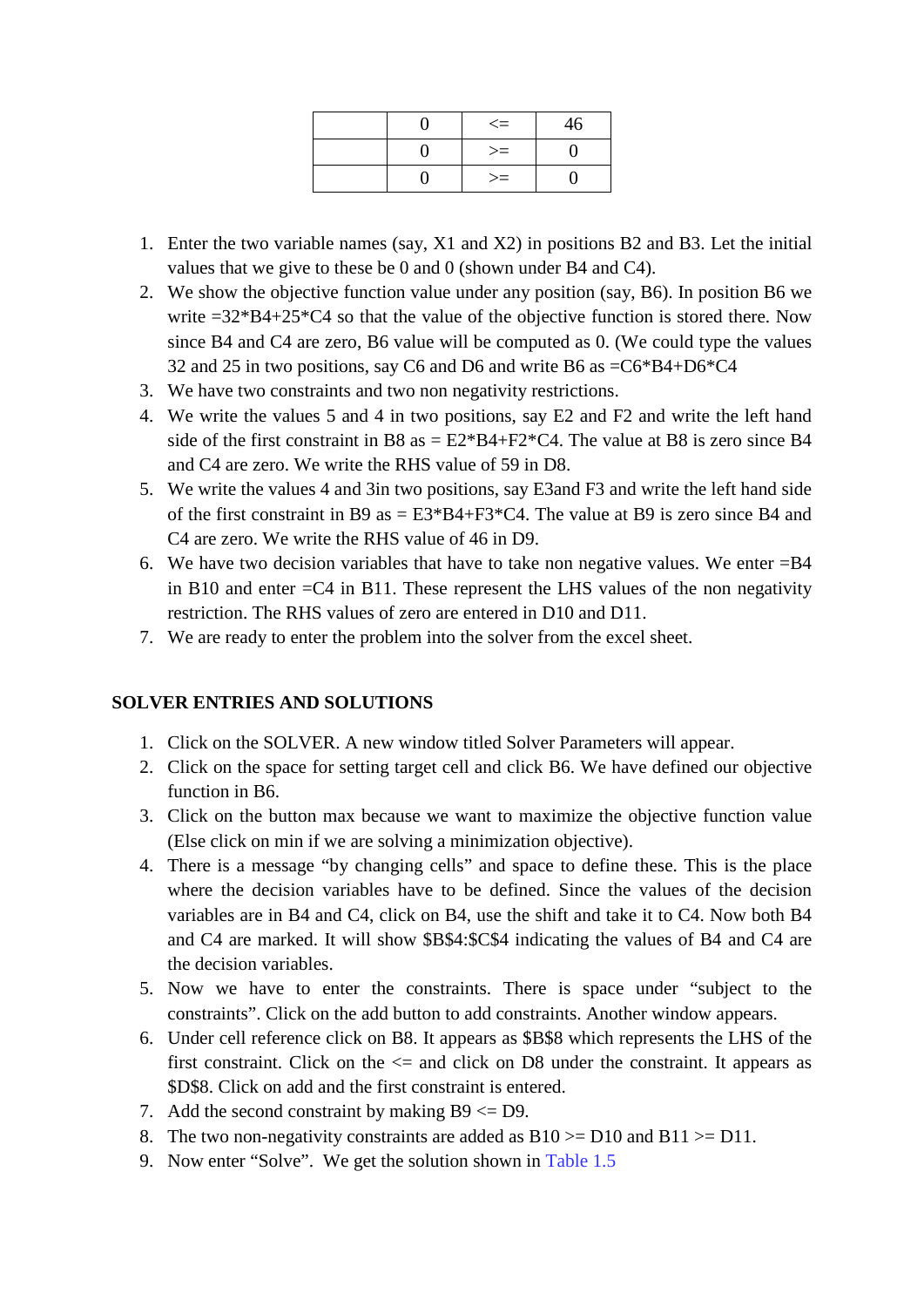Table 1.5 – Final solution

|        | x1  | x2                                                                                |                 |
|--------|-----|-----------------------------------------------------------------------------------|-----------------|
|        | 7   | 6                                                                                 |                 |
|        |     |                                                                                   |                 |
| obj fn | 374 |                                                                                   |                 |
|        |     |                                                                                   |                 |
|        | 59  |                                                                                   | $\frac{59}{46}$ |
|        | 46  | $\begin{array}{c} \Longleftarrow \\ \Longleftarrow \\ \Longleftarrow \end{array}$ |                 |
|        |     | $>=$                                                                              | ∩               |
|        | 6   | $>=$                                                                              |                 |

The solution is  $X_1 = 7$  and  $X_2 = 6$  (shown in positions B4 and C4) with objective function value  $= 374$  (shown in position B6). For this solution the values of the LHS of the constraints are shown in B8 and B9 and the values of the LHS for the non negativity (the values of the variables themselves) are shown in B10 and B11.

# **COMMON QUESTIONS AND DOUBTS**

1. Is it necessary that I have to produce both the products? Can I have a solution where I produce only one of them or a subset of the defined products?

It is not necessary that if there are two decision variables (two products), we need to produce both of them. It depends on the constraints and the objective function. Consider the same problem and change the objective function to  $40X_1 + 25X_2$ . We change the value of B8 as  $=40*B4+25C4$  and solve the problem again. The optimum solution is  $X_1 = 11.5$  with objective function value of 460. We make only cakes and we do not make pastries.

2. There were two constraints in the original problem. We produced two products? Is the number of products made same as the number of constraints?

It is not necessary that we produced two products because we had two constraints. The answer to the question is the same as the answer for the previous question. If the objective function becomes  $40X_1 + 25X_2$ , the solution changes to  $X_1 = 11.5$  with  $Z = 460$ .

3. If there are two constraints and two decision variables, should all the resources be utilized fully?

In our example, each constraint represents a resource. When the objective function is to maximize  $32X_1 + 25X_2$ , the optimum solution is  $X_1 = 7$  and  $X_2 = 6$ . The resources required for this solution are  $5X_1 + 4X_2 = 59$  and  $4X_1 + 3X_2 = 46$  units. The resources available are 59 and 46 respectively. This shows that the resources are utilized fully.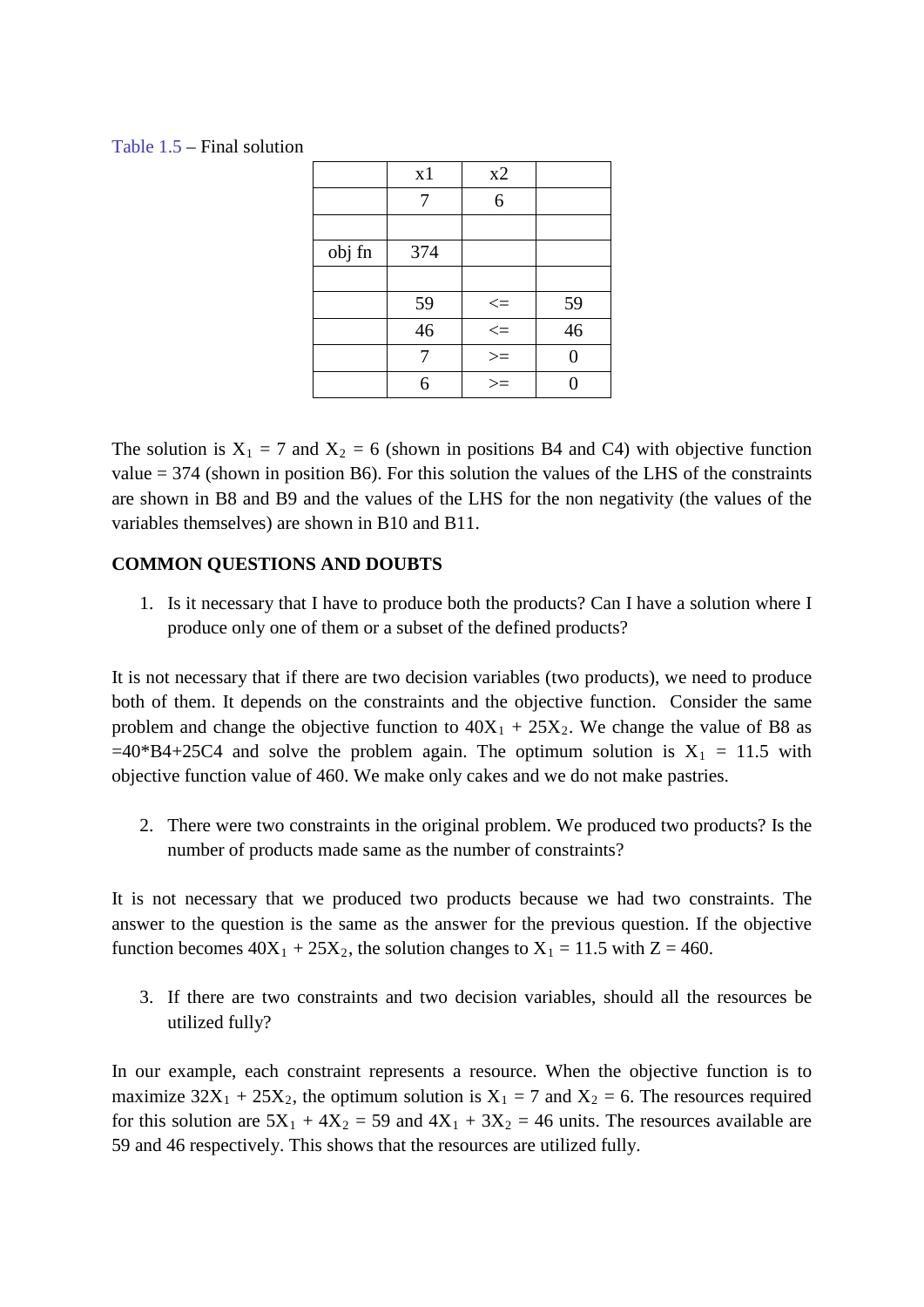If we have 2 decision variables and 2 constraints (resources) and both the variables are in the optimum solution, the resources are utilized fully.

If the objective function is changed to maximize  $40X_1 + 25X_2$ , the optimum solution is  $X_1 =$ 11.5 and  $X_2 = 0$ . The resources required for this solution are  $5X_1 + 4X_2 = 57.5$  and  $4X_1 +$  $3X_2 = 46$  units. The resources available are 59 and 46 respectively. This shows that the first resource is not utilized fully while the second resource is utilized fully.

If there are m constraints and fewer than m decision variables are in the solution (with positive values) some resources are not fully utilized. The unutilized resource (with a positive value) is represented by a slack variable in the solution.

When the objective function is changed to maximize  $40X_1 + 25X_2$ , the optimum solution is  $X_1 = 11.5$ . Resource 1 is unutilized to the extent of 1.5 units. There are two constraints and there will be two variables in the solution. These are the decision variable  $X_1 = 11.5$  and unutilized resource  $X_3 = 1.5$ .

4. How can the optimum solution leave a resource unutilized? Is it not possible to increase the revenue further by utilizing the rest of the resources?

In the situation where the optimum solution is  $X_1 = 11.5$ , we have 1.5 units of the first resource unutilized. We cannot increase  $X_1$  because resource 2 is fully utilized. We can increase  $X_2$  and decrease  $X_1$ . This decreases the revenue because the revenue of the first product is higher than that of the second product.

5. If we have two decision variables, a two constraint problem can have both these in the optimum solution. What happens if we have three constraints and two decision variables?

The answer to this question is given in the example 2 where we revisit the bakers problem?

Illustration 1.4 – The Baker Problem Revisited

The baker realizes that he requires space to store the cakes and pastries. The storage requirement for each cake is 3 units and the space for each pastry is 2 units. The total shelf space available is 40 units. What happens to the optimum solution if the objective function is to Maximize  $32X_1 + 25X_2$ ?

We now have to consider an additional constraint that limits the storage space. This constraint is  $3X_1 + 2X_2 \le 40$ 

The easiest thing to do is to solve the problem again.

To do this we create another constraint. We choose position B12 to indicate the left hand side and write  $=3*BA+2*C4$  there and write the RHS value of 40 in D12. We go to the solver and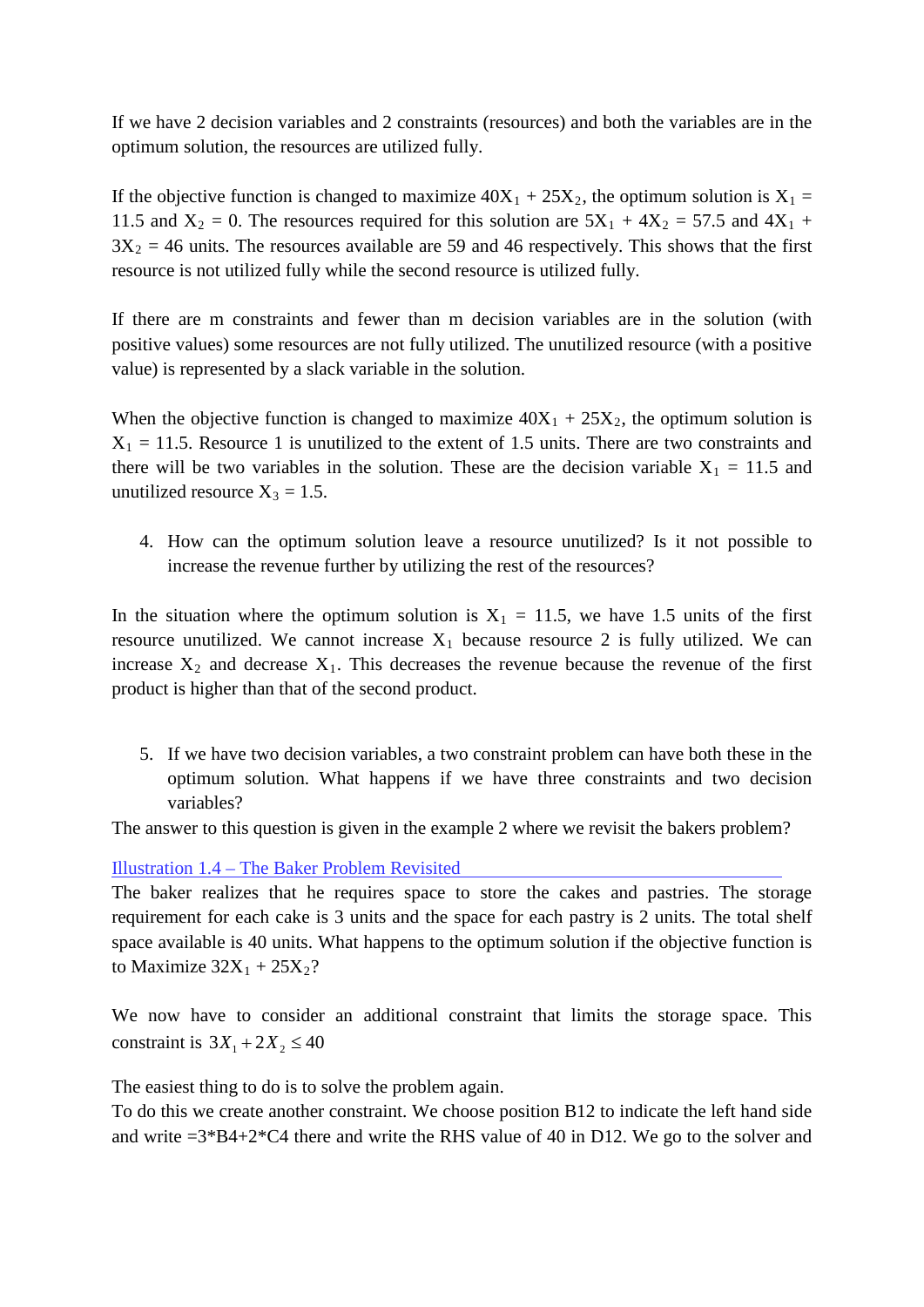add the constraint. This will be shown as \$B\$12<=\$D\$12. We solve again to get the solution  $X_1 = 7$ ,  $X_2 = 6$  with  $Z = 374$ .

Before the constraint was introduced, the optimum solution was  $X_1 = 7$ ,  $X_2 = 6$ . We substitute the solution to the new constraint and observe that the value of  $3X_1 + 2X_2$  for the solution is 33 which is the space required for the optimum solution. This is less than the available space of 40 and hence the present optimum solution will remain optimum.

*When a constraint is added to an existing LP, we verify if the present optimum solution satisfies it. If it satisfies the constraint, the optimum solution remains the same after the addition of the constraint.*

### **WHAT HAPPENS WHEN THE CONSTRAINT IS NOT SATISFIED?**

We assume that only 30 units of space are available for the cakes and pastries because 10 units are to be reserved to store a large order. Now the constraint becomes  $3X_1 + 2X_2 \le 30$ . We modify the RHS of the third constraint (We enter 30 in D12) and solve again. The optimum solution is  $X_1 = 1$ ,  $X_2 = 13.5$  with  $Z = 369.5$ .

We also note that the introduction of a binding constraint reduces the value of the objective function. *In general, addition of a constraint can only worsen the solution.*

There are only two products and both are produced. It is observed that the second resource is not fully utilized and 1.5 units are left behind. The other two resources are fully utilized. If there are 2 decision variables and three resource constraints, and both products are made, two resources will be fully utilized.

(There is another method called sensitivity analysis where we can start from the previous optimum solution of  $X_1 = 7$ ,  $X_2 = 6$  and proceed to get the new optimum solution after the addition of the new constraint. This method is often used when LP problems are solved by hand using the Simplex algorithm. Since we are using a solver, we can solve the problem again though using sensitivity analysis can be faster computationally. We see some aspects of sensitivity analysis in a later chapter)

#### **CAN I SOLVE LPS BY SUCCESSIVELY ADDING CONSTRAINTS?**

The answer is YES. Let us consider the LP

Illustration 1.5 Solve the LP **Maximize**  $32X_1 + 25X_2$ Subject to  $5X_1 + 4X_2 \leq 59$  $4X_1 + 3X_2 \le 46$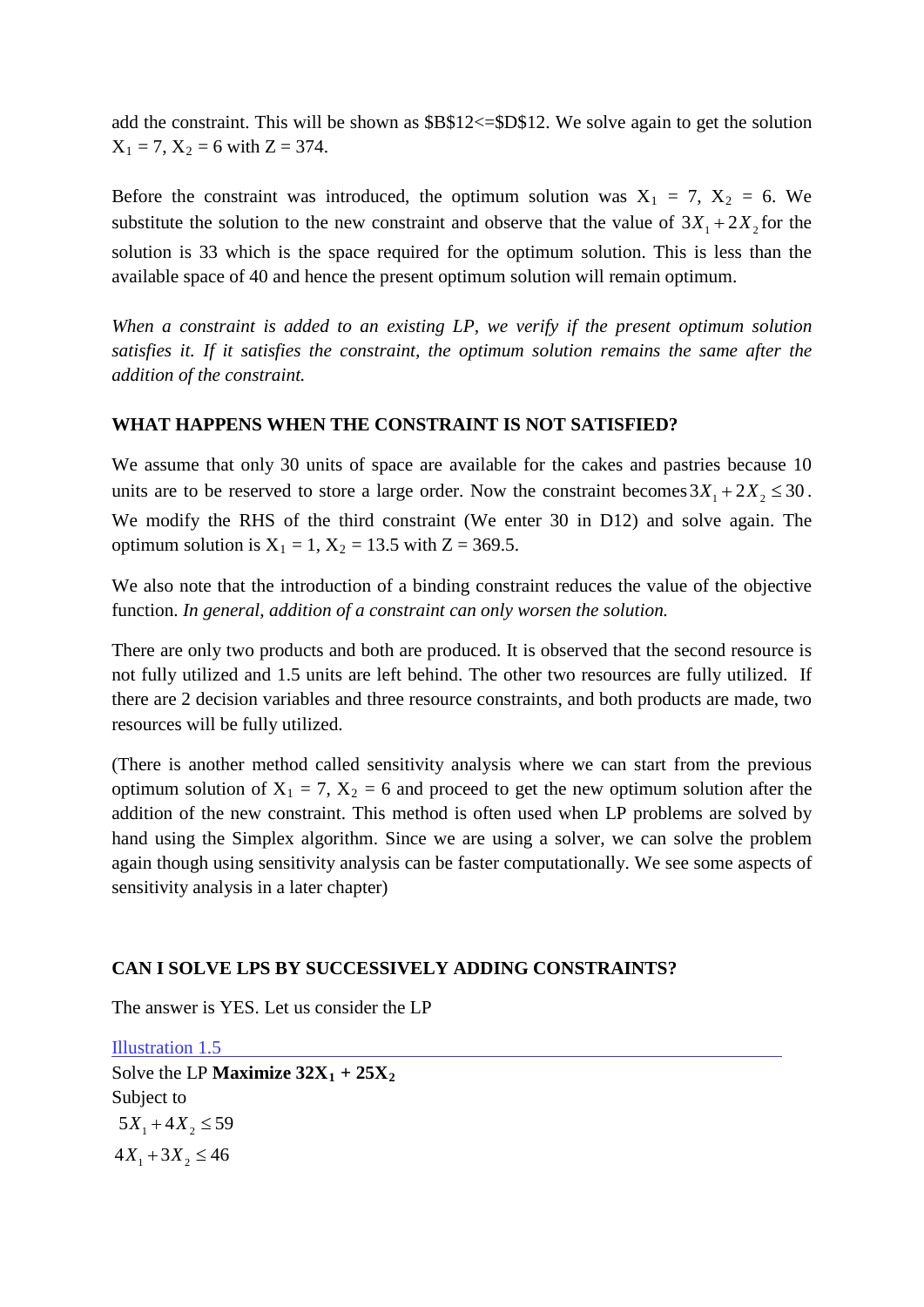$X_1, X_2 \geq 0$ .

We consider the objective function and the first constraint only. This means that we have only the first constraint and the non negativity restrictions on two decision variables. In the solver we include

\$B\$8<=\$D\$8 \$B\$10>=\$D\$10 \$B\$11>=\$D\$11

We solve the LP to get the optimum solution  $X_1 = 11.8$ ,  $X_2 = 0$  with objective function Z = 377.6.

We now check if the solution  $X_1 = 11.8$  satisfies the second constraint  $4X_1 + 3X_2 \le 46$ . The LHS value for the constraint at  $X_1 = 11.8$  is 47.2 which exceeds 46. The constraint is violated. We have to add the constraint  $4X_1 + 3X_2 \le 46$  and include

 $B$9<= $D$9$  in the set of constraints in the solver. We solve to get the optimum solution  $X_1$  $= 7, X_2 = 6$  with  $Z = 374$ .

(If the solution  $X_1 = 11.8$  had satisfied  $4X_1 + 3X_2 \le 46$ , it would have been optimum to the two constrained LP problem. We had to include the second constraint into the problem and solve again. We ended up solving the problem twice. Since we knew both two constraints at the formulation stage, it is advisable to solve the entire problem in one effort rather than try to solve it progressively by adding constraints).

*When one or more constraints are removed from the LP, the resultant problem is a relaxed problem. If the optimum solution to the relaxed LP satisfies the relaxed constraints, it is optimum to the original LP.*

6. If we have more decision variables than constraints, can we produce all the products? Illustration 1.6

Consider the baker's problem. Assume that there is a third product "biscuits" made in packets. Each biscuit packet fetches revenue of Rs 18. To make each biscuit packet, we require 3 units of flour and 2 units of time. Sixty units of flour are available and 44 hours are available. Formulate and solve the problem again?

We have already defined  $X_1$  and  $X_2$  as the amount of cakes and pastries made.  $X_3$  is defined as the number of packets of biscuits made. The LP problem is to

**Maximize**  $32X_1 + 25X_2 + 18X_3$ Subject to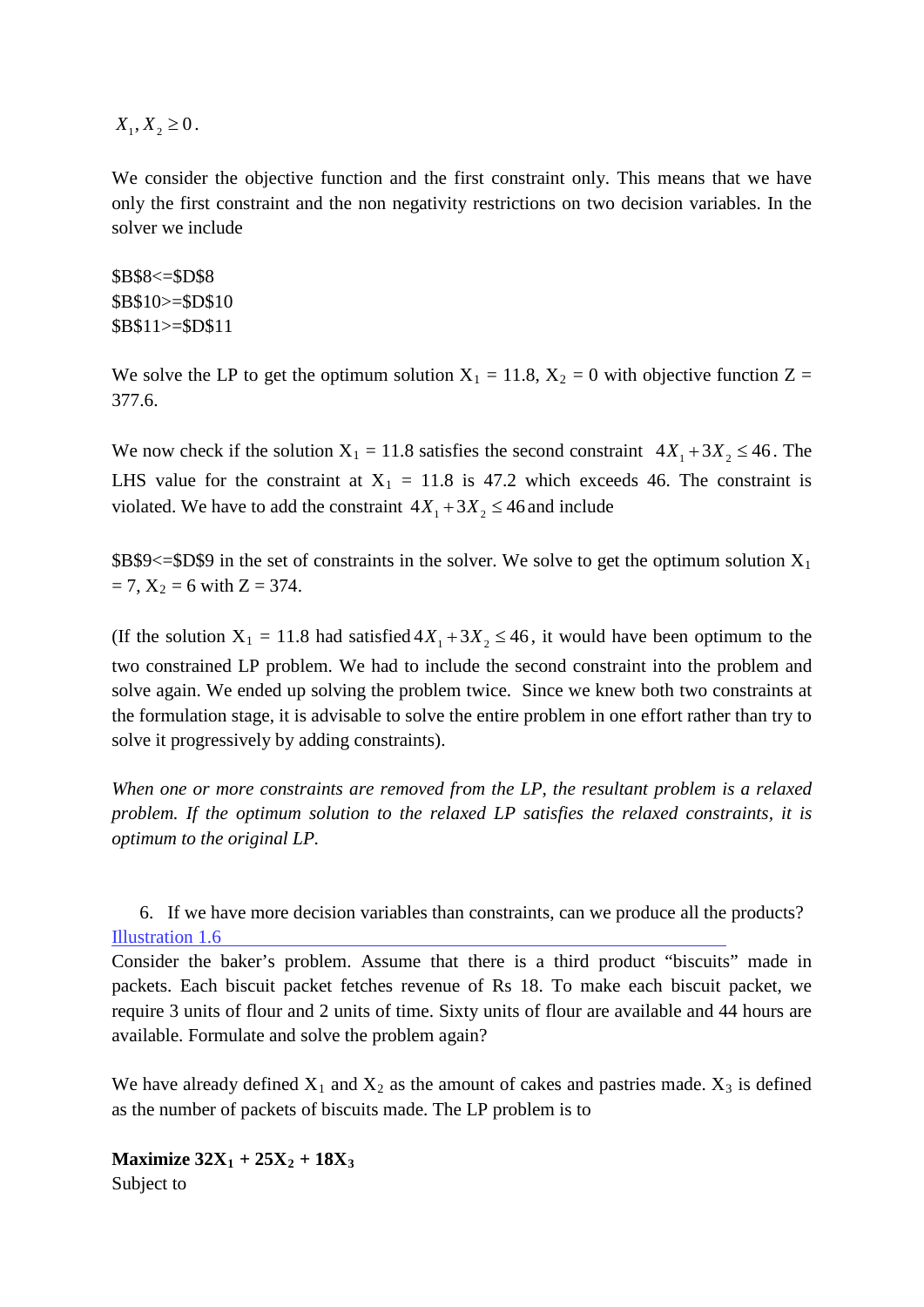$5X_1 + 4X_2 + 3X_3 \leq 60$  $4X_1 + 3X_2 + 2X_3 \le 44$  $X_1, X_2, X_3 \geq 0$ .

We modify the excel sheet where we have the baker's problem. A third variable  $X_3$  is introduced in position D4 with value zero. We modify the objective function position B6 to  $32*B4 + 25*C4 + 18*D4.$ 

The LHS of two constraints in B8 and B9 are redefined as  $=5*B4+4*C4+3*D4$  and  $=4*B4+3*C4+2*D4$  respectively.

The solver icon is clicked. The target cells are defined from B4 to D4. The RHS values are given as 60 and 44. The problem is solved to maximize B6. The solution given in Table 3.3appears.

|        | x1             | x2             | x3 |
|--------|----------------|----------------|----|
|        | $\overline{0}$ | 12             |    |
|        |                |                |    |
| obj fn | 372            |                |    |
|        |                |                |    |
|        | 60             |                | 60 |
|        | 44             | $\frac{1}{1}$  | 44 |
|        | 0              | $\overline{z}$ | ∩  |
|        | 12             | $\geq$         |    |

The optimum solution is  $X_2 = 12$ ,  $X_3 = 4$  with  $Z = 372$ . We observe that at the optimum we make products 2 and 3 which are pastries and biscuits.

There are three products (decision variables) and two constraints. When we have two constraints we can have a maximum of two products in the solution. *We will not produce all three products in this scenario.* 

Illustration 1.7

Consider the baker's problem with an additional space restriction. The biscuit packet requires 2 units of storage per unit. The additional constraint becomes  $3X_1 + 2X_2 + 2X_3 \le 32$ . The resources available are 61, 45 and 32 respectively.

The problem is now to **Maximize 32X1 + 25X2 + 18X3** Subject to  $5X_1 + 4X_2 + 3X_3 \leq 61$  $4X_1 + 3X_2 + 2X_3 \le 45$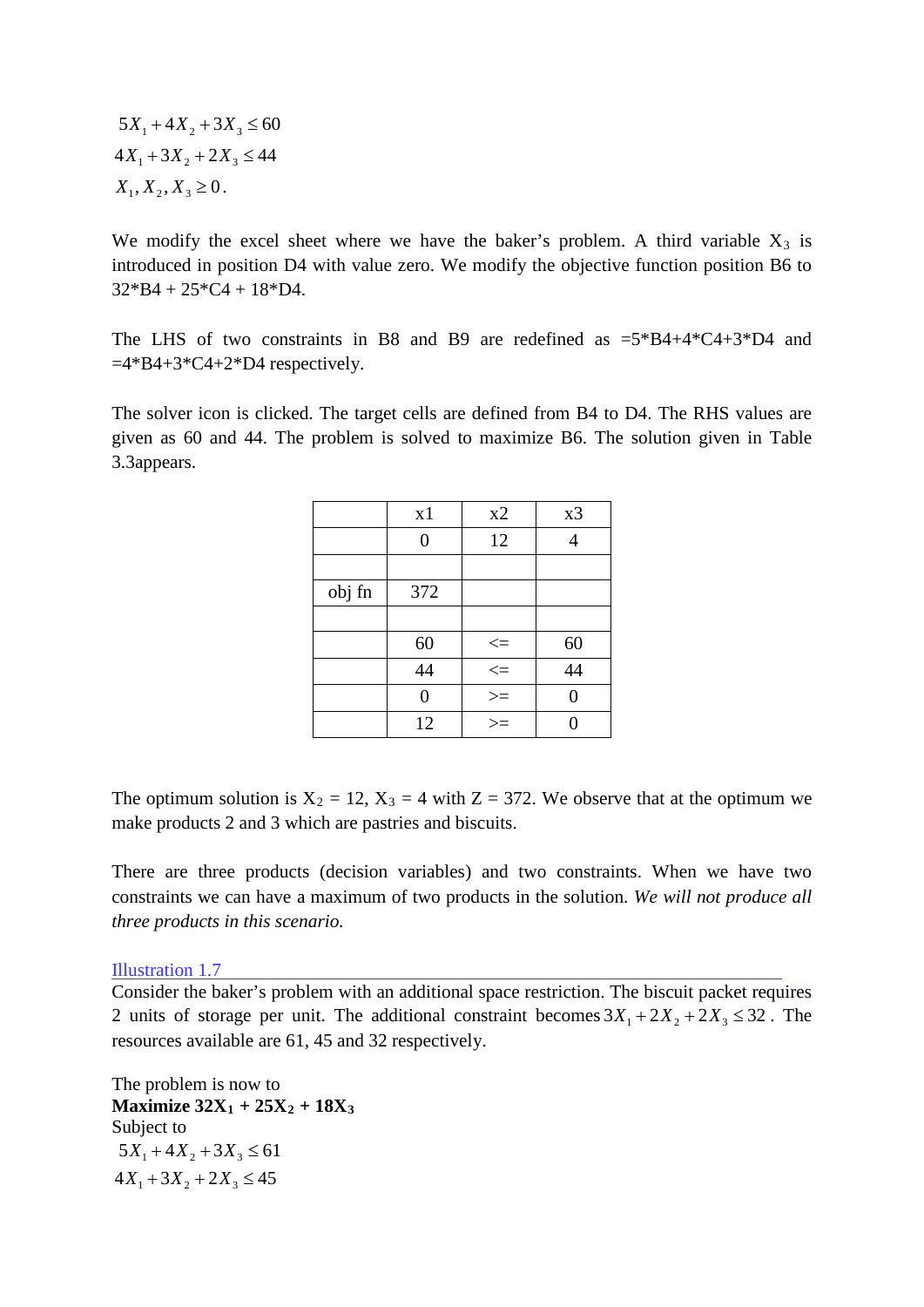$3X_1 + 2X_2 + 2X_3 \leq 32$  $X_1, X_2, X_3 \geq 0$ .

We add the third constraint into the solver and obtain the optimum solution. The solution is  $X_1 = 6$ ,  $X_2 = 1$  and  $X_3 = 9$  with  $Z = 379$ .

Here we have a situation where by adding a constraint we are able to produce all the three products.

(Ordinarily addition of a constraint will only worsen (decrease) the objective function value. We have changed the resource availability and the increase has resulted in an increase in the objective function in spite of an additional constraint).

7. How do I solve minimization problems? Is it any different from solving a maximization problem?

Illustration 1.8

Solve the minimization problem Minimize  $8X_1 + 10X_2 + 6Y_1 + 7Y_2$ 

Subject to

 $X_1 + X_2 \ge 20$  $Y_1 + Y_2 \ge 5$  $2X_1 + 3Y_1 \leq 40$  $2X_2 + 3Y_2 = 25$  $X_1, X_2, Y_1, Y_2 \ge 0$ 

We set up the problem in excel to solve it. Table 1.7 shows the initialization in the spreadsheet

| Table 1.7 – Initial table |  |  |  |
|---------------------------|--|--|--|
|                           |  |  |  |

|          | x1             | x2                    | y1 | y2       |
|----------|----------------|-----------------------|----|----------|
|          | 0              | $\overline{0}$        | 0  | $\Omega$ |
|          |                |                       |    |          |
| obj func | 0              |                       |    |          |
|          |                |                       |    |          |
|          | $\overline{0}$ | $\geq$                | 20 |          |
|          | 0              | $\frac{1}{\sqrt{11}}$ | 5  |          |
|          | 0              |                       | 40 |          |
|          | 0              | $=$                   | 25 |          |
|          | 0              |                       | 0  |          |
|          | 0              | $\frac{1}{100}$       | 0  |          |
|          |                | $\geq$                |    |          |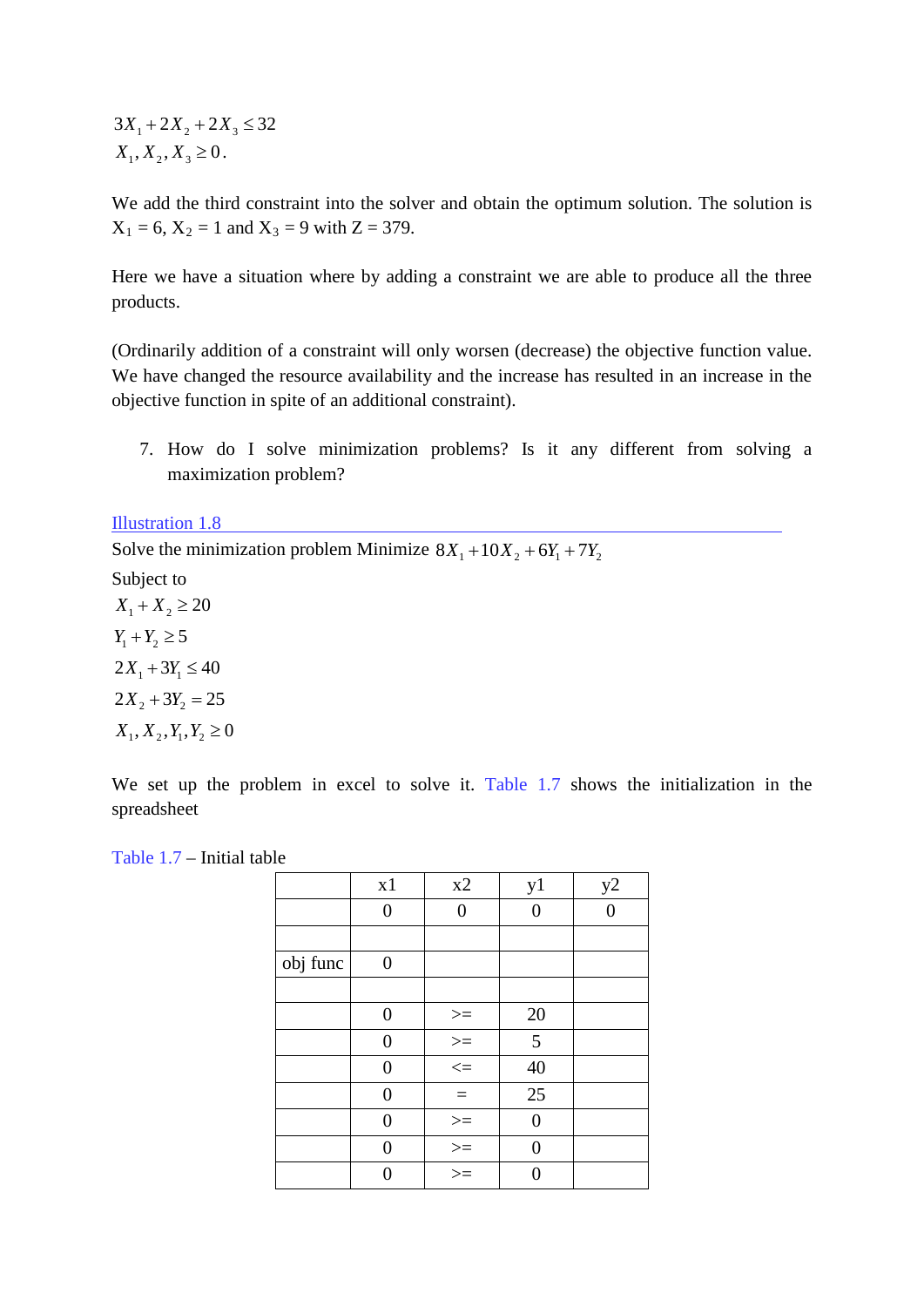If the rows are A, B, C etc and the columns are 1, 2, 3 etc, the decision variables are represented in B2, C2, D2 and E2 respectively. They are initialized with value 0.

The position B6 has  $=$ B2+C2, position B7 has  $=$ C2+D2 and so on. Positions B6 to B13 has the LHS values of the 4 constraints and the four non negativity restrictions. Click on the solver and in the usual way enter the constraints. These are

\$B\$6>=\$D\$6; \$B\$7>=\$D\$7; \$B\$8<=\$D\$8; \$B\$9=\$D\$9; \$B\$10>=\$D\$10; \$B\$11>=\$D\$11; \$B\$12>=\$D\$12; \$B\$13>=\$D\$13.

The third constraint is  $a \leq$  type constraint since it represents the RT capacity available. The fourth constraint is an equation since the company wants to use exactly 25 units of OT. We solve the problem to get the optimum solution

 $X_1 = 15$ ,  $X_2 = 5$  and  $Y_2 = 5$ . Table 1.8 shows the final solution. The value of the objective function is 205.

|          | x1             | x2            | y1             | y2 |
|----------|----------------|---------------|----------------|----|
|          | 15             | 5             | $\overline{0}$ | 5  |
|          |                |               |                |    |
| obj func | 205            |               |                |    |
|          |                |               |                |    |
|          | 20             | $>=$          | 20             |    |
|          | $\overline{5}$ | $\frac{1}{2}$ | 5              |    |
|          | 30             | $\leq$        | 40             |    |
|          | 25             | $\equiv$      | 25             |    |
|          | 15             | $> =$         | $\overline{0}$ |    |
|          | 5              | $>=$          | $\overline{0}$ |    |
|          | $\overline{0}$ | $>=$          | 0              |    |
|          | 5              | $>=$          | 0              |    |

Table 1.8 – Final solution

This solution has produced 5 units of each product using OT since 25 units of OT has to be used. 10 units of RT capacity are unutilized because of this.

The other option that the company has is to convince the employees to accept at least 10 units of OT. This leads us to the constraint  $2X_2 + 3Y_2 \ge 10$  instead of  $2X_2 + 3Y_2 = 25$ . We click on the solver and use the change option to change the sign of the constraint and it becomes \$B\$9>=\$D\$9. The RHS value is changed to 10.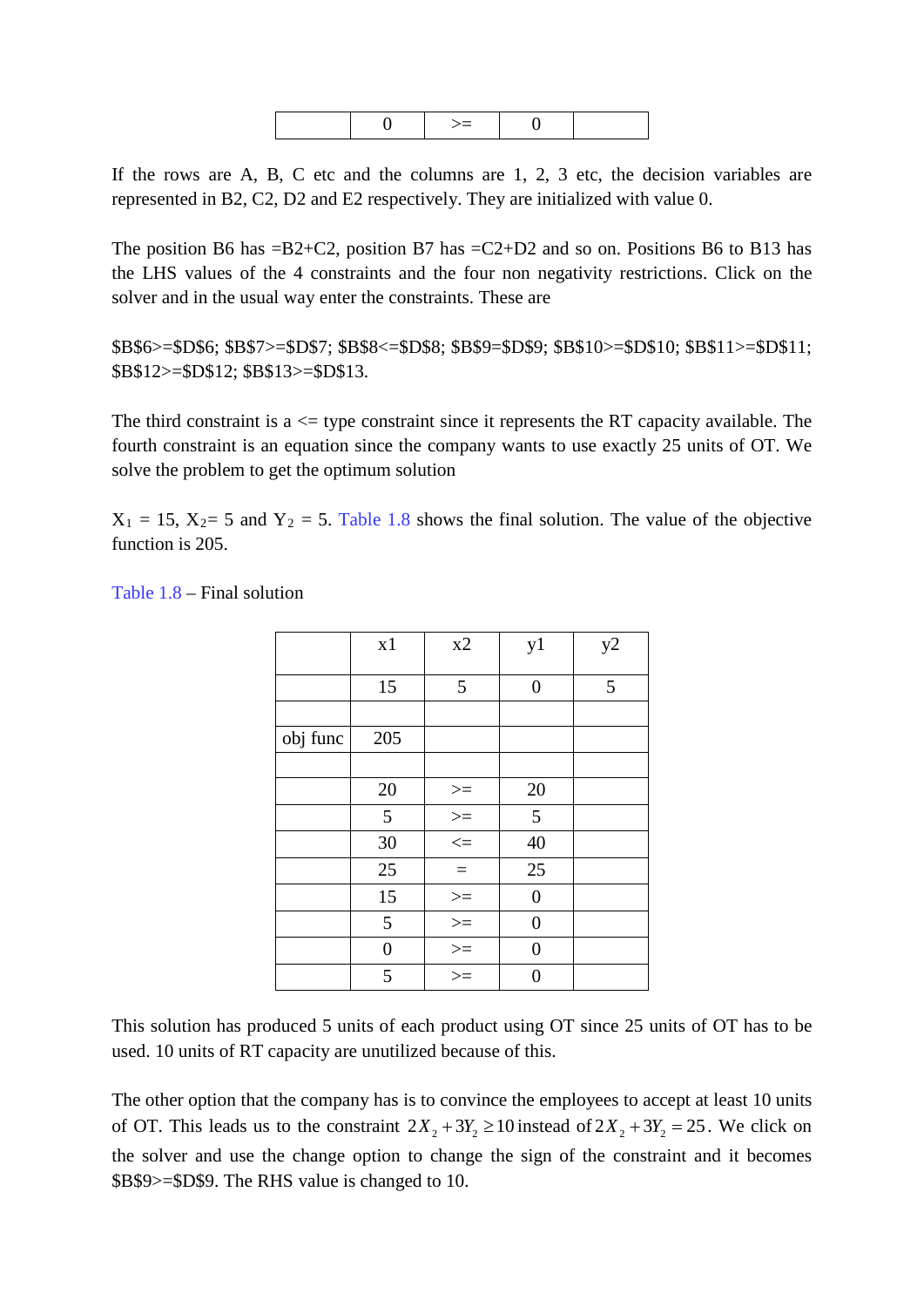The optimum solution is  $X_1 = 20$  and  $Y_2 = 5$  with  $Z = 195$ . Fifteen units of OT is used and RT is used fully. The cost reduces to 195.

8. Should the RHS values of the constraints be positive always?

The RHS values of all the constraints in LP problems have to be non negative. They can be zero for one or more constraints. If the RHS value is negative, we multiply the sign by -1 to make the RHS value positive. The sign can change if the constraint is an inequality.

9. Do all LPs have optimum solutions? Are there special cases?

Illustration 1.9

Solve the LP Maximize  $7X_1 + 5X_2$ Subject to  $X_1 - 2X_2 \leq 12$  $2X_1 \leq 8$  $X_1, X_2 \ge 0$ 

We solve this LP using the solver as we did earlier. The solver output is given in Table 1.9. In addition there is a message **"The cell values do not converge**".

| x1           | x2         |    |
|--------------|------------|----|
| 4            | $8.24E+15$ |    |
|              |            |    |
| $4.12E + 16$ |            |    |
|              |            |    |
| $-1.6E+16$   | $\leq$     | 12 |
| 8            | $\leq$     | 8  |
|              | $>=$       | 0  |
| $8.24E+15$   | >≕         |    |

Table 1.9 – Solver output

It is observed that variable  $X_2$  has taken a very large value when the computations stopped.

When the solver terminates with the message "The cell values do not converge", it means that the LP problem is **unbounded**. This means that the values of one of the variables can be increased to infinity.

The graph for this problem is shown in Figure 1.2. From the graph we can observe clearly that the variable  $X_2$  can be increased to infinity.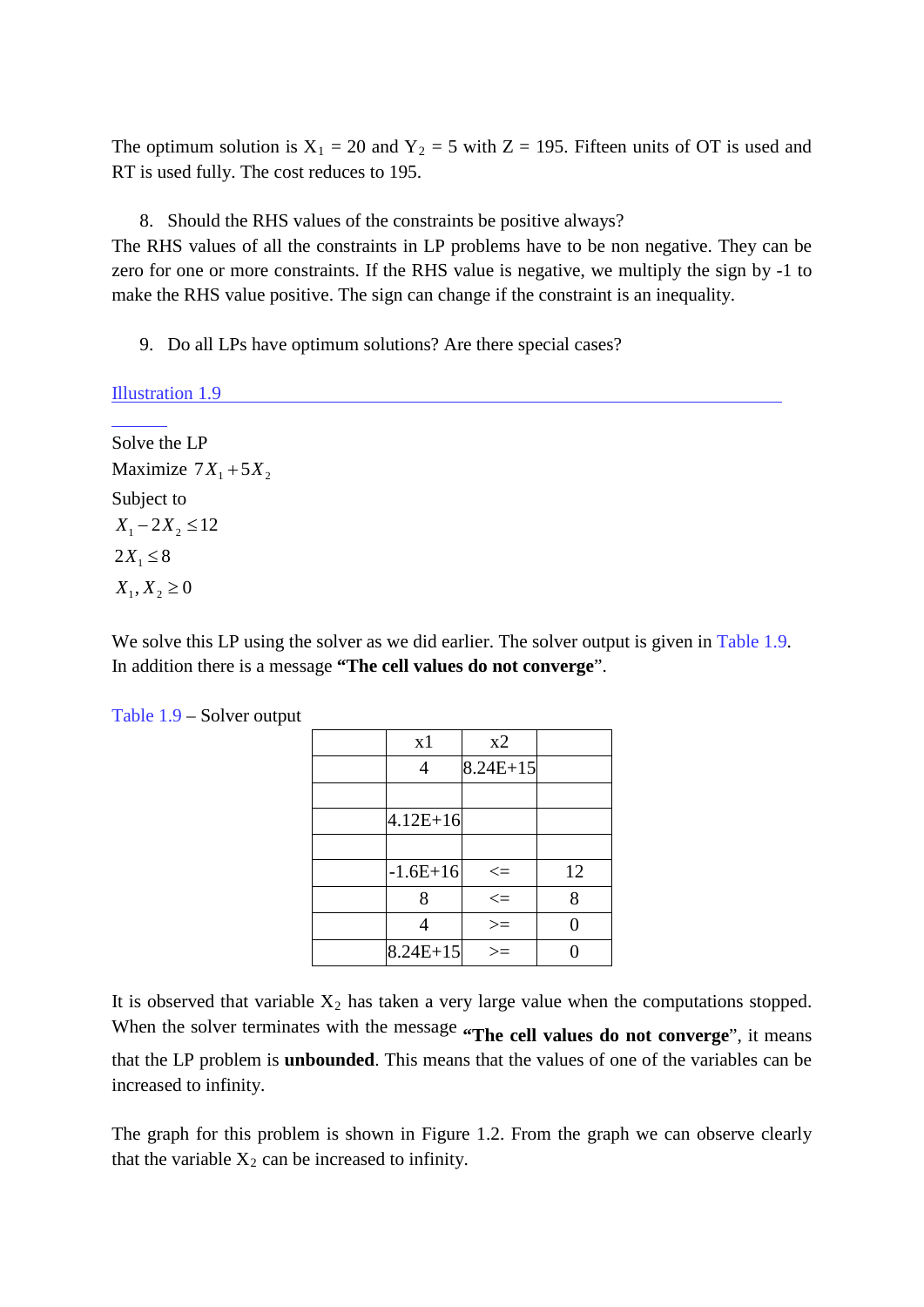LPs formulated from practical situations should not be unbounded. Usually when an LP problem terminates with an unbounded solution, we should check the sign of the coefficients in the constraints. If the problem is formulated out of a practical situation, it is likely that during the formulation the sign of one of the coefficients has been typed wrongly.



If we correct the first constraint to  $X_1 + 2X_2 \le 12$  and solve the problem again, we get the optimum solution  $X_1 = X_2 = 4$  and  $Z = 48$ .

Illustration 1.10

Solve the LP - Maximize  $7X_1 + 5X_2$ Subject to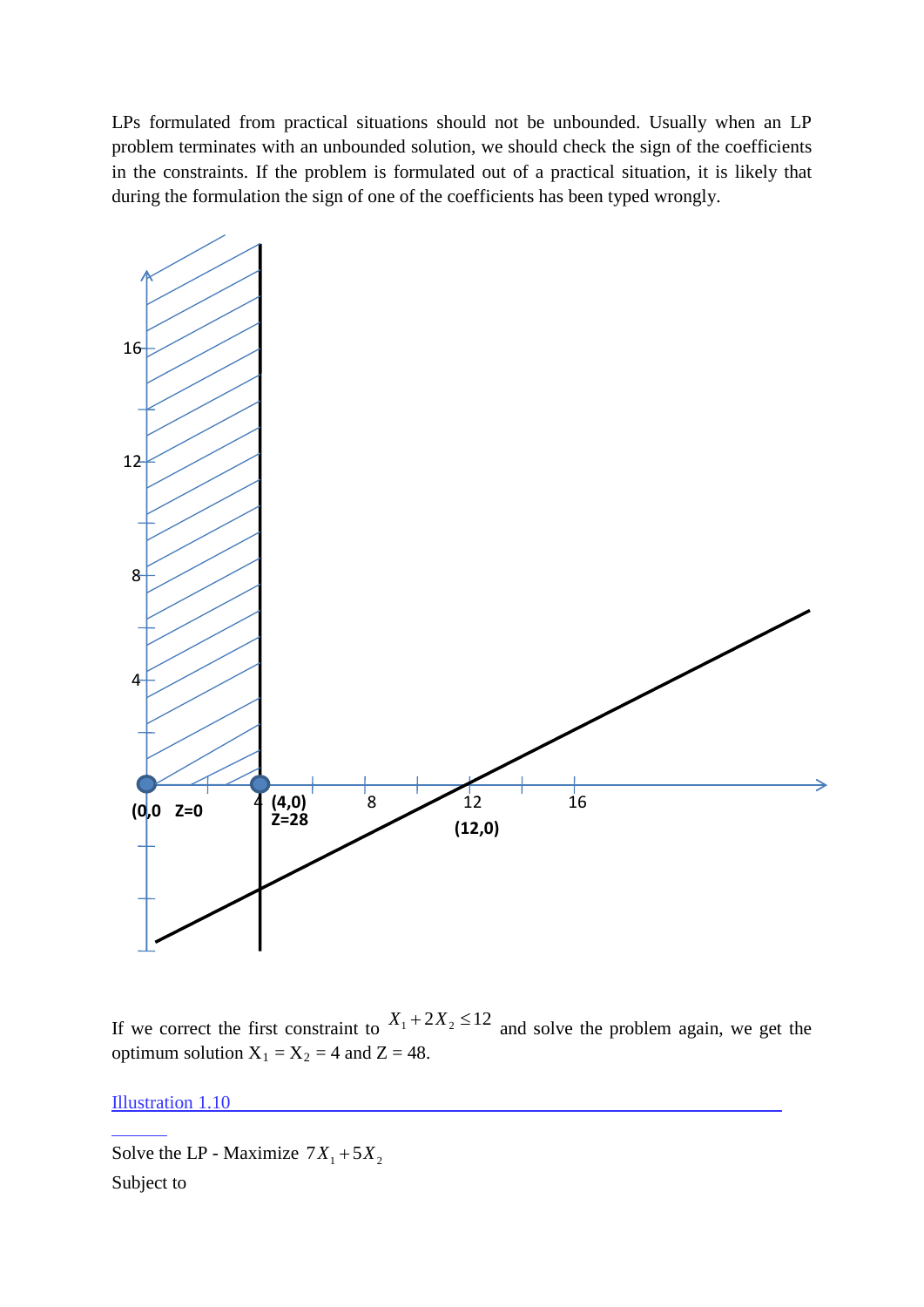$2X_1 + 2X_2 \leq 8$  $X_1 + X_2 \ge 5$  $X_1, X_2 \ge 0$ 

When we solve the above LP using the solver, it terminates with the solution shown in Table 1.10. There is also a message "**Solver could not find a feasible solution**".

Table 1.10 – Solver output

| x1 | x2                      |   |
|----|-------------------------|---|
| Δ  | ∩                       |   |
|    |                         |   |
| 28 |                         |   |
|    |                         |   |
| 8  | $< =$                   | 8 |
|    |                         | 5 |
|    | $\frac{1}{\frac{1}{x}}$ | 0 |
|    |                         |   |

We observe that the second constraint is violated when the solver terminated the solution of the problem. This situation is called **infeasibility**. The given LP is infeasible.

The graph corresponding to the constraints is shown in Figure 1. 3. From the graph it is observed that there is no feasible region.

LPs formulated from existing situations should not be infeasible. Usually when an LP problem terminates with infeasibility, we should check the sign of the inequalities in the constraints. If the problem is formulated out of a practical situation, it is likely that during the formulation the sign of one of the inequalities has been typed wrongly.

Changing the second constraint to  $X_1 + X_2 \le 5$  we get the optimal solution  $X_1 = 4$  with Z = 28.

If we observe that the sign of the inequalities are correct and there is no mistake during the entry, it is likely that some values in the RHS have been overstated or understated. If we change the RHS of the first constraint to 18, the optimum solution is  $X_1 = 9$  with  $Z = 63$ .